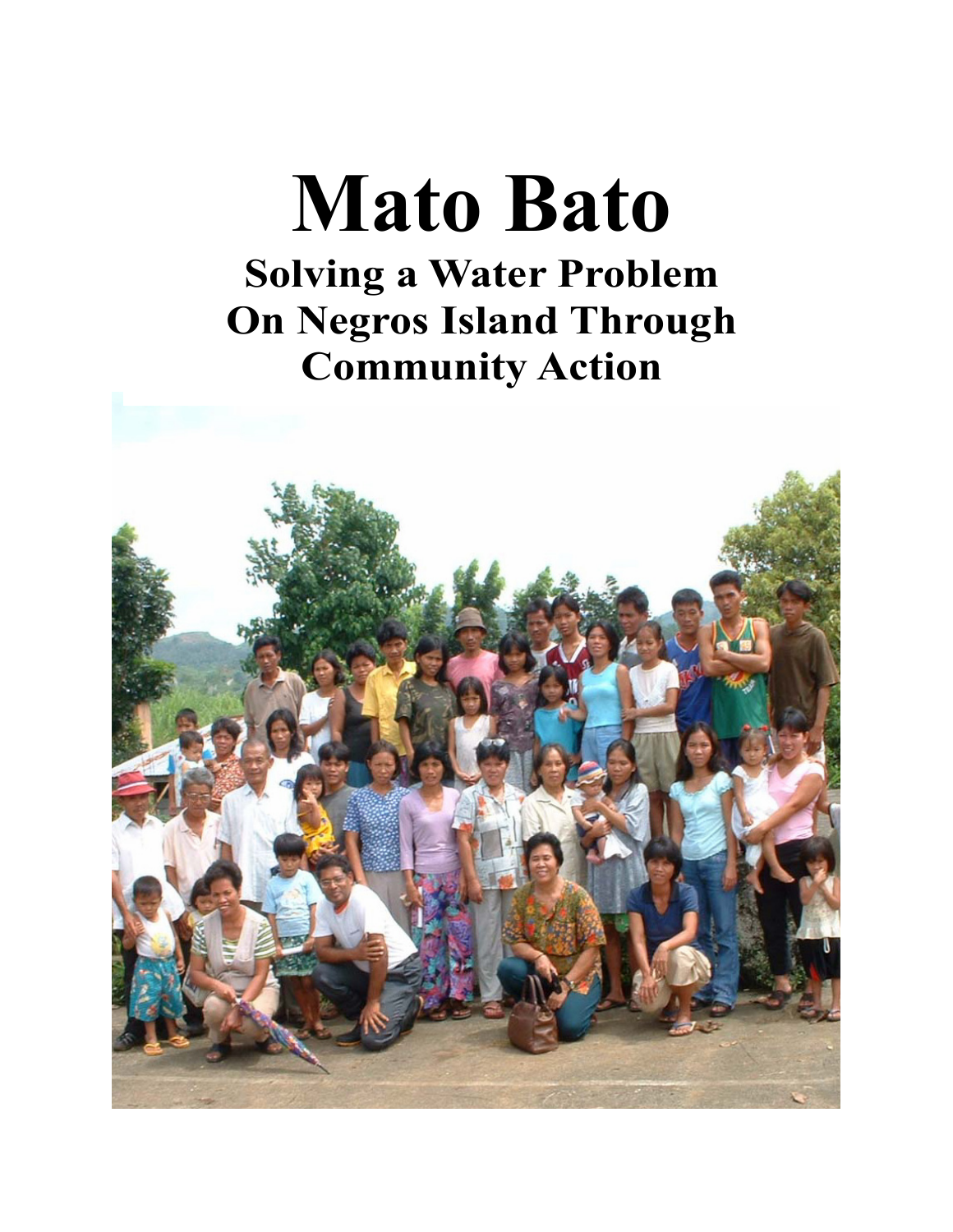## **Chapter 1**

### **PAPPA: Participatory Tools for Conducting Community-Based Assessments**

The charts, tables, and maps in this field guide represent the results of a three-day needs assessment conducted in October 2003 in Nagbinlod Barangay, Santa Catalina Municipality, Negros Oriental, Negros Island, The Philippines. Sponsored jointly by the Unitarian-Universalist Church of the Philippines (UUCP) and Clark University (USA), the assessment represents an experimental approach in which the UUCP helps a community to settle its differences of opinion and build consensus about its highest priority needs. It is patterned on the PAPPA (Policy Analysis for Participatory Poverty Alleviation) method developed in Kenya and Ghana, jointly with Egerton University (Kenya) and the Ghana Organization for Volunteer Assistance (GOVA). The approach has a number of effective strategies that may be helpful for community-based development in the Philippines.

#### **What is PAPPA?**

PAPPA is a planning tool that offers a new approach to community mobilizing, enabling village institutions to help themselves. It also assists local groups to influence national policy. Drawing on the combined experiences of Participatory Rural Appraisal (PRA) and household economic analysis, PAPPA integrates strengths of qualitative information associated with PRA and quantitative data derived from household surveys. It functions at two levels. At the macro level, PAPPA community-derived data inform and shape national policy on matters of pricing, subsidies, incentives, and taxes. At the local level, PAPPA uses village household data to anticipate economic and environmental impacts of Community Action Plans (CAPs), which help villages solve their highest priority needs. PAPPA bridges development gaps between local and national, quantitative and qualitative, and policy and practice.

#### **PAPPA community-based tools help to:**

- " **build village consensus on public issues**, using conflict mediation techniques
- " **create action plans**, based on community consensus about highest priority needs and ways to address them
- " **assist local institutions to mobilize their own resources** to focus on these priority needs
- form partnerships with external government, NGO, and private sector agencies
- **integrate databases and village monitoring** to link village priorities with district plans and national policy.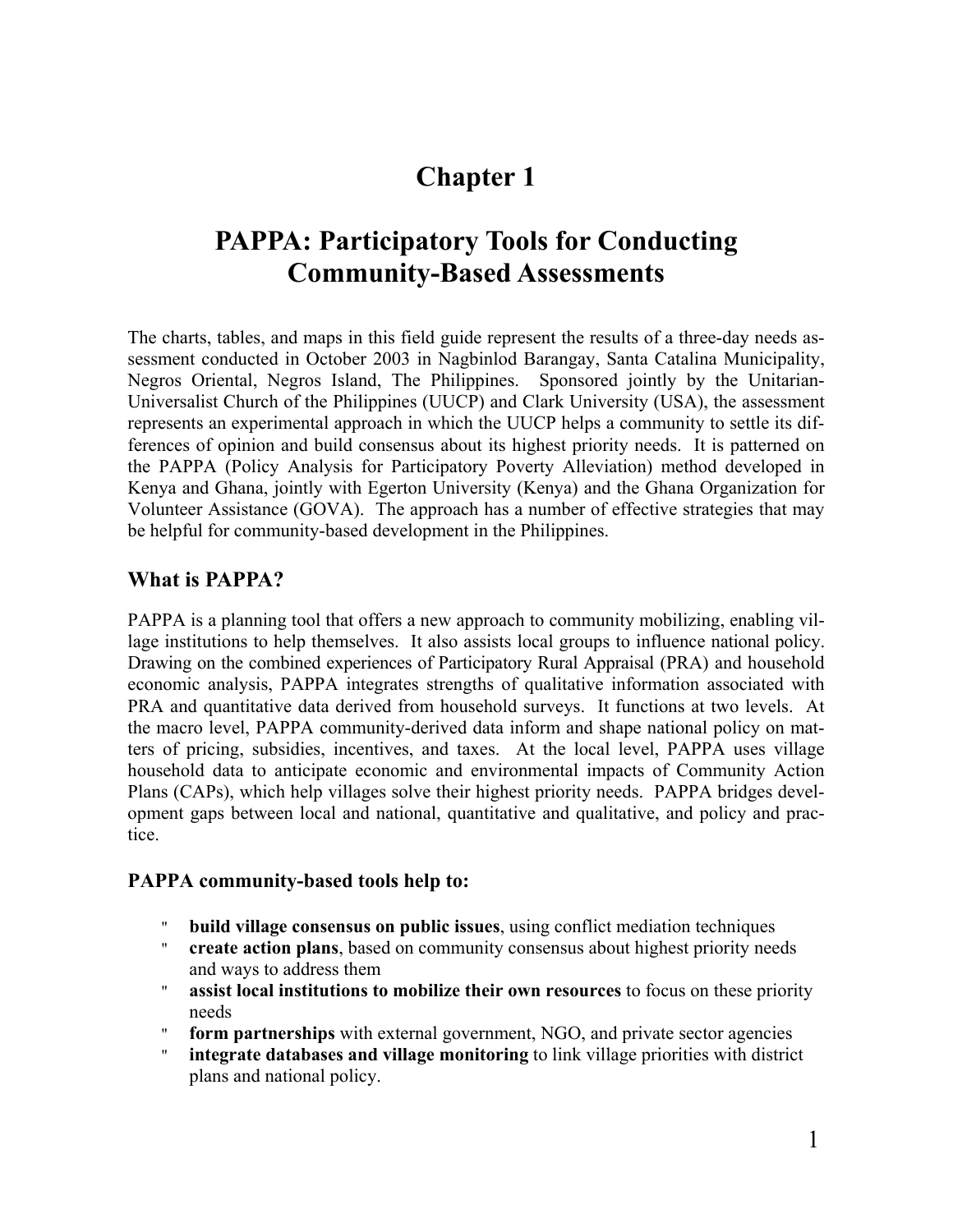#### **Getting Started**

The PAPPA method brings a fresh perspective to mobilizing communities. PAPPA leads to a Community Action Plan (CAP) that belongs to the community. The addition of household income data produces an economically viable plan that community groups can follow. Armed with a CAP, the community no longer needs to wait for governments or NGOs to come to its "assistance." Village institutions can take initiative on their own. PAPPA can also be a powerful tool for informing national policy on poverty alleviation to reflect local realities.

There are three benefits in the PAPPA approach that more traditional design tools lack. First, PAPPA uses participatory methodologies to engage communities and to draw out voices not always heard in a community deliberations. The PAPPA CAP therefore becomes internalized within the community in ways that centralized decision-making and planning cannot achieve. Second, the PAPPA method is carried out in a public and transparent mode. Issues are debated. Those who feel that a possible solution may favor one interest group in the community at the expense of another can say so. Discussion enables all to ask questions and come to consensus about what should be done. Village fears that the chief or the chairlady of a woman's group will "eat the money" are less likely to occur because participation increases transparency. Third, public discussion informs local government and political officials of issues of priority to the community. It reduces possibilities of local politicians highjacking projects (and project money) and claiming the patronage for themselves.

#### **Formal Steps in the PAPPA Community-Level Process**

The following pages offer one way to carry out a PAPPA three-day appraisal, as noted in Figure 1. If it is the first time the team has used the method, it may be helpful to follow these steps carefully. As the team becomes comfortable with the tools, it is strongly recommended to take liberties with the routine and adapt it to fit the local situation. There are dozens of different data-gathering tools and many different ways to develop a profile of household income and livelihood systems. This field guide offers one possibility. Local adjustments are strongly encouraged. To review options, you may wish to examine some of the handbooks and manuals listed in the bibliography at the end of this guidebook.

#### *PAPPA Step One: Gathering Data (Figures 2 - 4; pp. 8 - 13)*

While there are many participatory data gathering tools from which to choose, the Clark-UUCP team finds three of particular value: the community sketch map, gender calendar, and institutional analysis. The sketch map opens community dialogue on a subject about which everyone feels "expert." The gender calendar pays particular respect to the women of The Philippines who have not always had a significant voice in decision making. The institutional analysis helps the community to see itself through a microscope and to consider how best to organize itself to achieve its goals. Think through the goals of your initiative and select tools that you think will best help to achieve them. For source books of participatory tools, see the bibliography at the end of this booklet.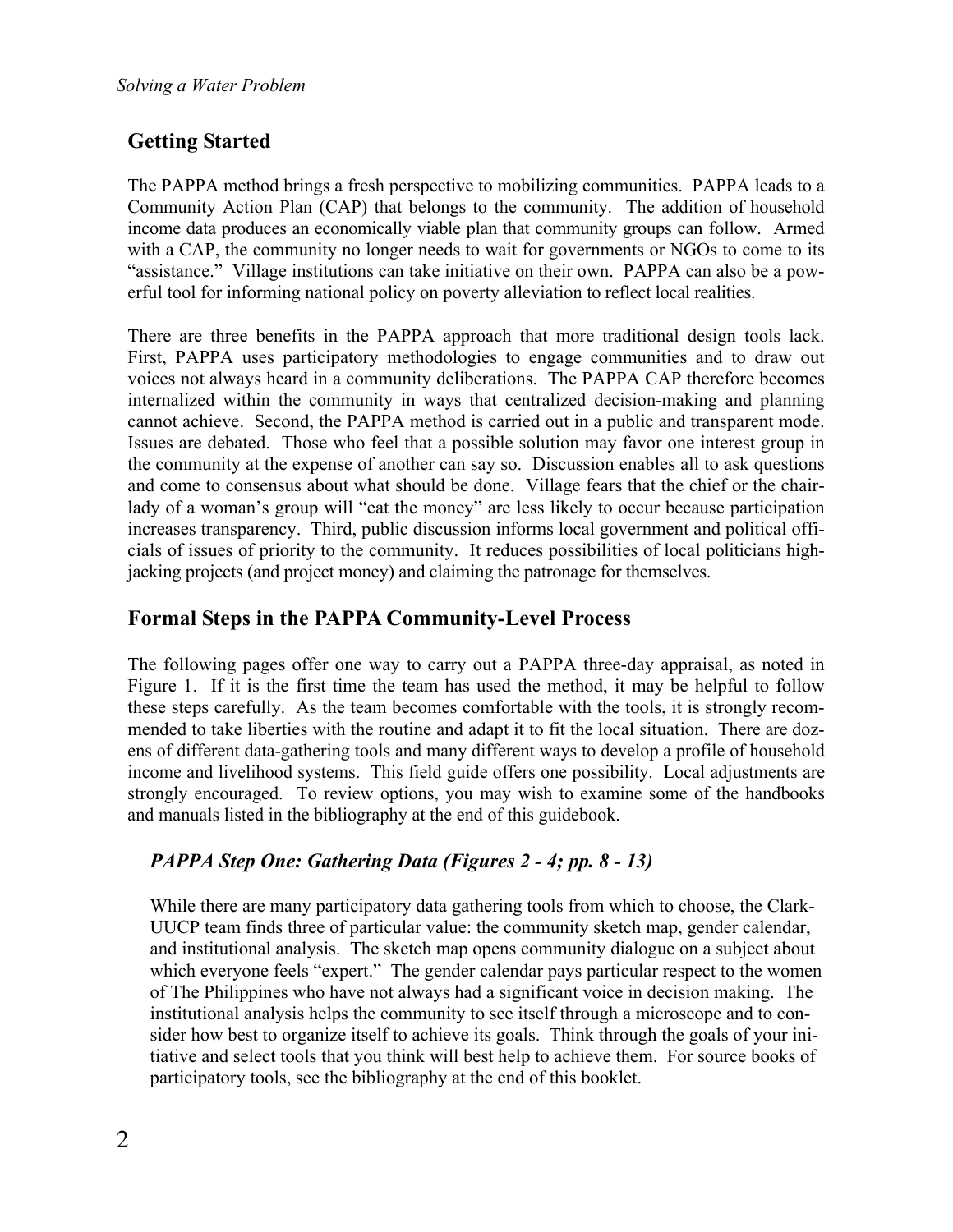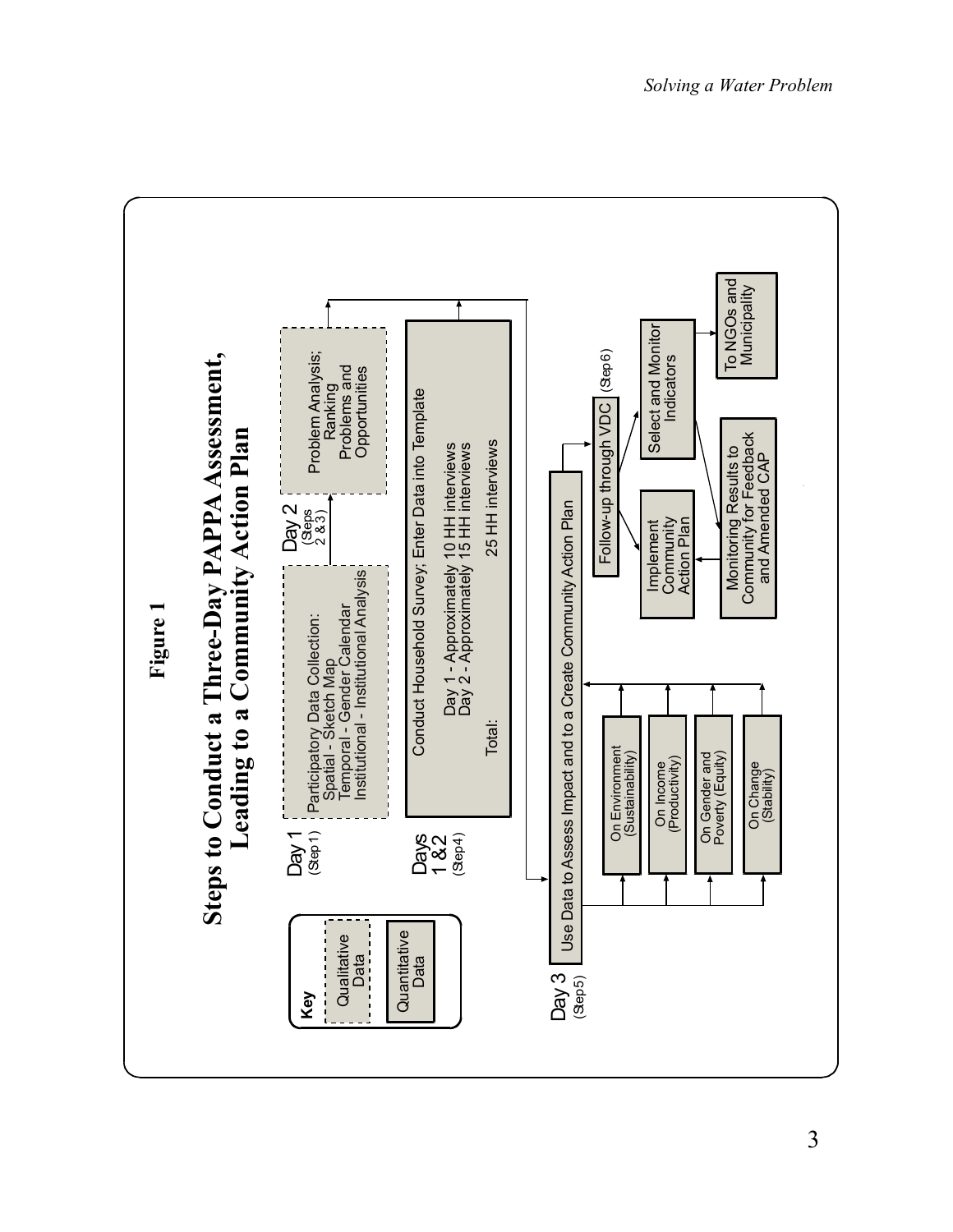#### *PAPPA Step Two: Problem Analysis (Figure 5; pp. 14 - 15)*

The data gathering tools unearth problems and needs the community has experienced in recent years. They offer opportunities for all members of a village to analyze what is causing a problem, why previous attempts to solve it have been ineffective, and what steps the community recommends to correct it. Problem analysis offers an additional step to pass ownership of the plan and eventual action to the entire community.

#### *PAPPA Step Three: Ranking Problems and Opportunities (Figure 6; pp. 16 - 17)*

Ranking is probably the most important tool in the entire PAPPA assessment. It encourages open and transparent discussion about the core needs of the community. Note that pairwise ranking seeks consensus and therefore STRONGLY discourages voting. Casting ballots creates winners and losers. PAPPA seeks to make the entire community winners and to build solidarity to implement action. Voting can be a distraction or even defeat the purpose of carrying out a PAPPA activity.

#### *PAPPA Step Four: Household Survey (Annexes 1 and 2)*

The household survey parallels the first three steps. You can begin collecting interviews as early as the morning of the first day and continue throughout the second. If you complete interviews by the end of the second day, you can tabulate all data using the PAPPA template and have a printout (Annex 2) by Day 3. This information will enable the community to assess potential impacts at the same time as they prepare their CAP.

#### *PAPPA Step Five: Using Survey Results to Create a Community Action Plan [CAP] (Figure 7; pp. 20 - 23)*

To create a Community Action Plan (CAP), you should: (1) review data from the spatial, temporal, and institutional exercises, (2) re-examine the problem analysis chart, and (3) integrate household data from the survey into the ranked priorities. A well-prepared plan is critical if a community is to record and formalize the consensus they have achieved during the previous two days. It also makes concrete the contributions the community will make as a means to negotiate partnership agreements with external groups.

#### *PAPPA Step Six: Follow-up (pp. 24 - 25)*

Follow-up is the hardest part of the PAPPA process. Some communities use local leaders to manage follow-up through a Village Development Committee. Others use an accepted authority figure such as the Barangay Captain. Some have special relationships with a local NGO or CBO or have access to an *animateur*. Still others work directly with municipality technical officers. Regardless of the structure, it is important for a community to discuss and agree on how they will follow up to implement their Community Action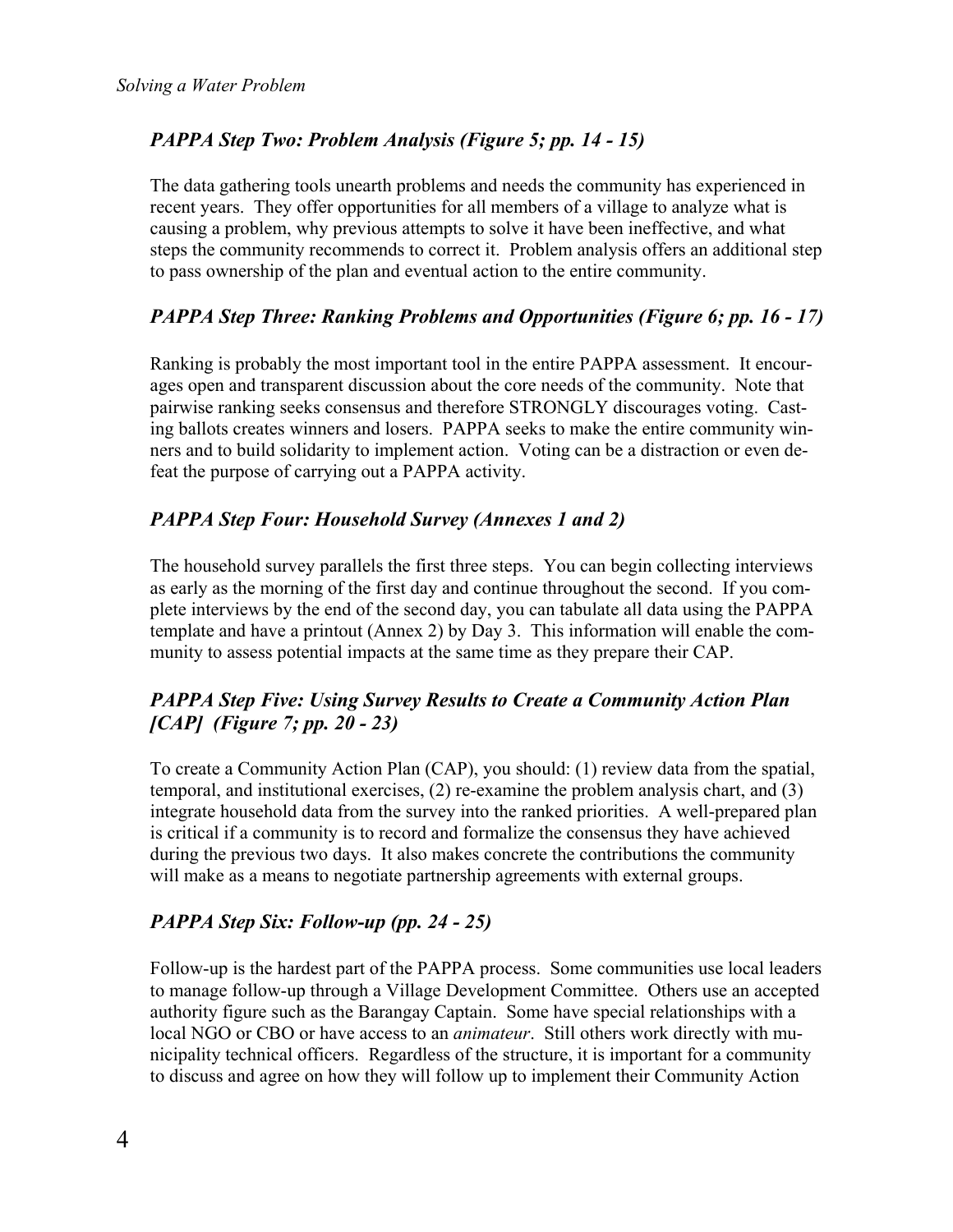Plan.

#### **Building the PAPPA Team**

In theory, it is possible that all of the skills needed to conduct the PAPPA method could be found in one individual and that the PAPPA "team" could be only one person. It is more realistic to have a bare minimum of two and, ideally, three to six persons to constitute the PAPPA field team. An effective team will have among its members:

- participation/group facilitator responsible for leading the team
- " household survey manager responsible for leading the household survey, entering data into the CD template (included with this field guide), and assessing findings
- " gender specialist responsible for assuring that all members of the community participate in the assessment process, and
- " village residents leaders from communities already active with the PAPPA approach to bring a village perspective to the team.

It is assumed that the team will have language compatibility with the community. Team members should be experienced in community-based development as well as some of the technical skills needed in rural development.

#### **Initial Field Visits**

Before beginning the PAPPA appraisal, the team should observe a number of preparatory protocols. These include meeting with government officials, sometimes including prominent politicians in the area, as well as having thorough discussions with local leaders (formal and informal) about the planned PAPPA assessment. The PAPPA team should explain what people can hope to accomplish as a result, and what things the PAPPA appraisal will not accomplish. It may be helpful to photocopy Figure 1, which provides a quick overview of the community assessment process and represents the procedures involved. This is a good time to explain that PAPPA brings **NO MONEY** to the community. Rather, it provides something more powerful: a plan that the entire community has agreed upon, will support, and can implement.

It may also be helpful to distribute a few copies of the sample questionnaire (Annex 1) as an example of the kinds of questions that the team will be asking. The team should also find out if there are people in the community who are already skilled in some of the data gathering techniques and who might be helpful to facilitate the data gathering, take notes, prepare visual materials, or help out in a variety of other ways.

If the situation allows and a laptop computer is available, the team might also sit with small groups of community leaders and review the PAPPA PowerPoint presentation contained on the CD that accompanies this booklet. You can go slowly with the PowerPoint as well as translate the main points into local languages. This form of orientation for the community leaders will be most important as the appraisal goes forward. Finally, it is a good idea to review the CAP (page 23) with community leaders so they will see how the plan is formulated as well as ways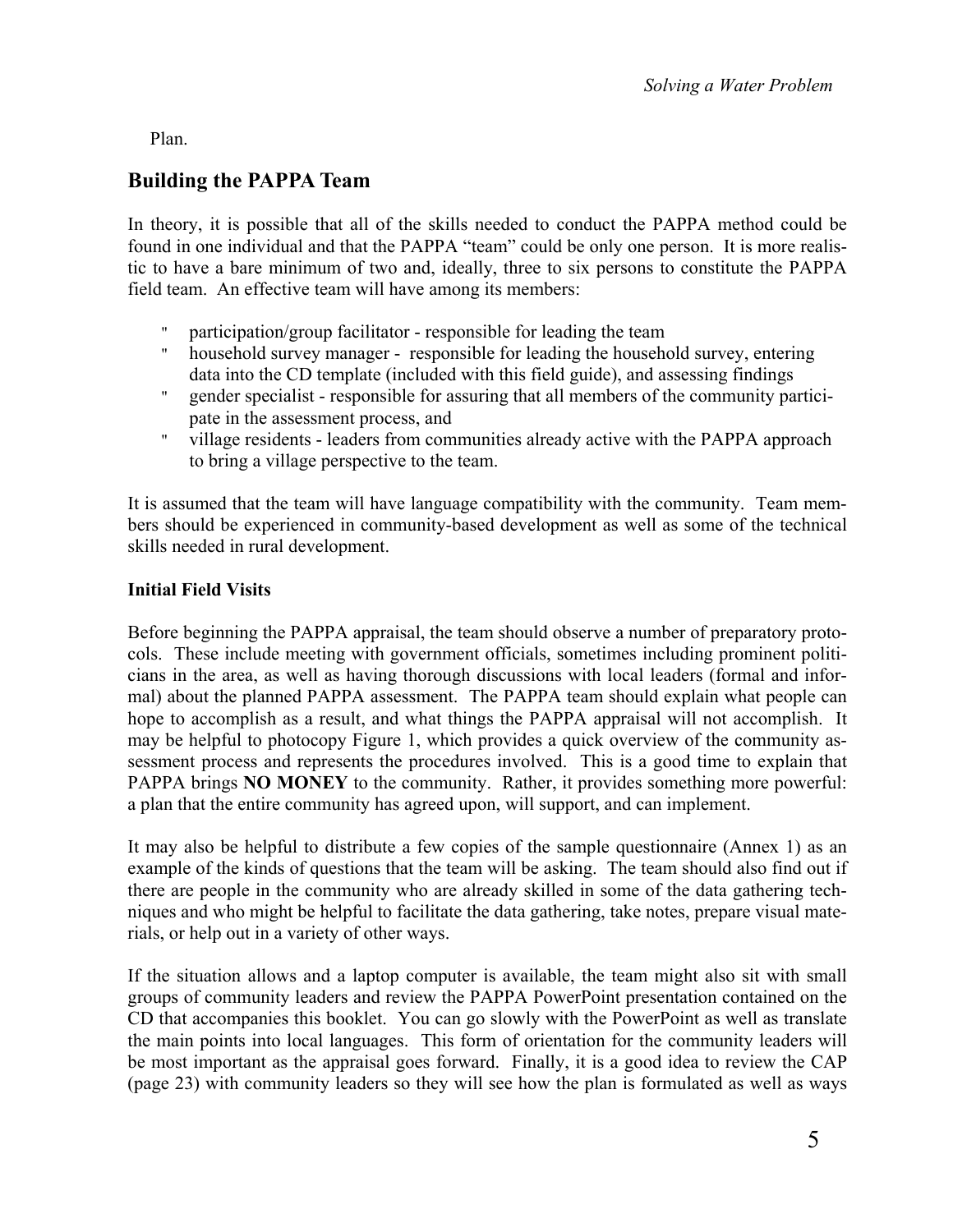#### **Villagers as Facilitators and Animateurs**

One portion of a PAPPA community assessment identifies village leaders who demonstrate skills and attitudes for helping communities to organize information they already know and mobilize resources they already have. Identifying and training such gifted village leaders creates a cadré of local "experts" who can assist other communties to carry out their own assessments. There is wisdom in this approach.

Building a community-based cadré strengthens capacities at local levels to gather and analyze data, mediate conflicts, build consensus, initiate partnerships, and implement action to solve a community's highest prioity needs. Long-term and sustainable solutions to poverty alleviation are rooted in helping local communties to solve their own problems and maintain these solutions. For example, in Ghana, Mary Amoah, a resident of the village of Bamenase, was an active participant in the community's PAPPA assessment in June 2002. Although limited in formal education and lacking experience in mobilizing communities, during Bamenase's assessment she recognized that PAPPAs's participaptory tools could help her community to help itself. She worked with existing leaders, the village chief, government extension officers, and local NGOs to implement an action plan that built a secondary school, constructed a cassava processing factory, introduced commercial snail farming, launched a tree nursery for commerecial trees, and created ponds for fish farming. Mary's impressive accomlishments as organizer of community groups has now created a demand for her mobilizing and facilitating services in neighboring villages. She also continues as a strong leadership force in Bamenase.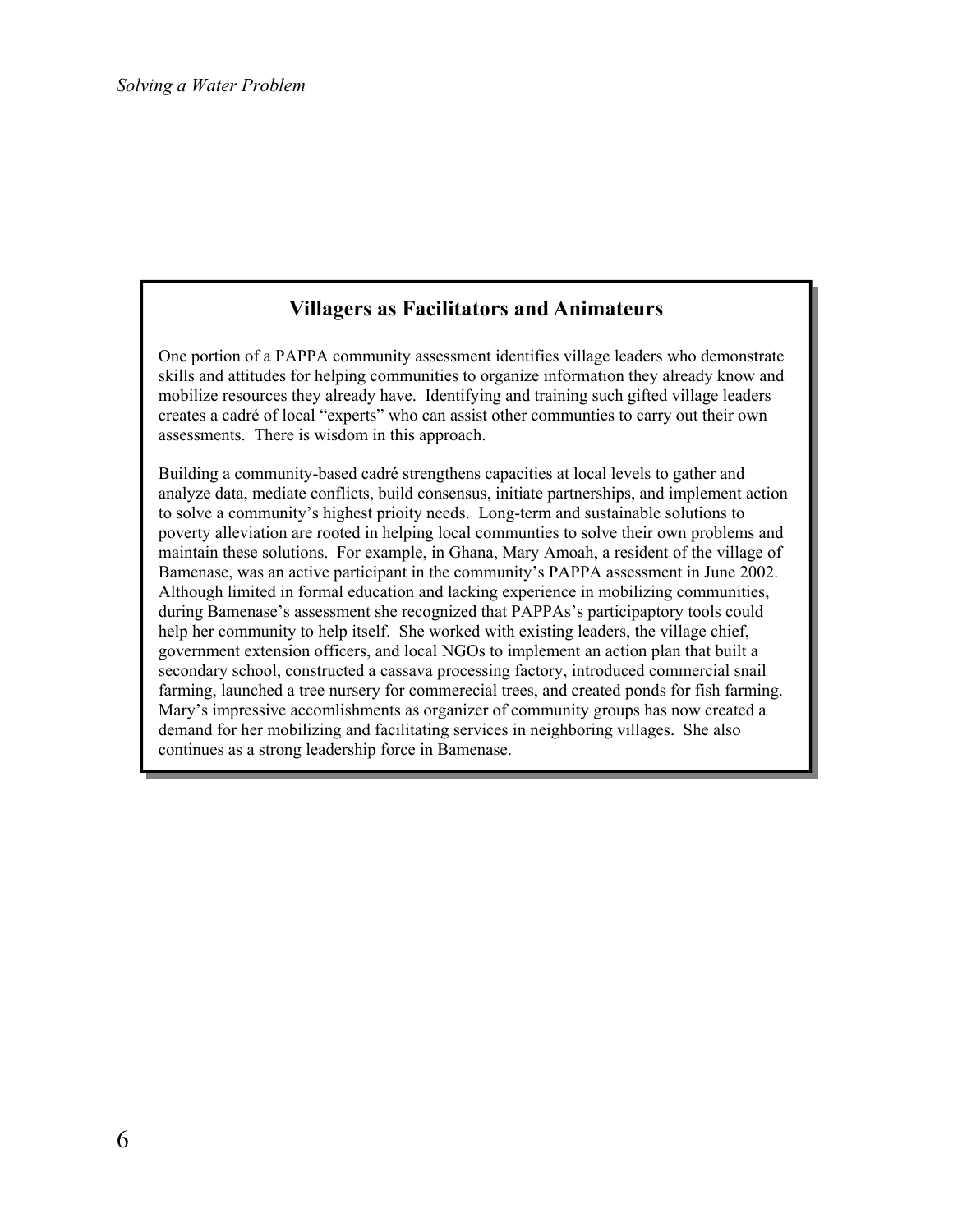#### **Helpful Hints on Participatory Data Collection**

#### *Opening Meeting*

The initial PAPPA meeting is very important. It is a time to announce to the full community what they can expect. Think carefully about how to conduct this meeting. Work on getting good attendance, especially the local leadership that goes beyond the immediate village. It is often a good time to do the sketch map, as the map is easy and community residents enjoy the activity.

#### *PAPPA Brings No Money*

Stress early in the discussions that the PAPPA team brings no money. Instead they deliver something more powerful: a community action plan and a village unified to implement it.

#### *Gender*

Think about starting out the data collection with women and men meeting separately and pursuing some of their perspectives in an environment in which all feel comfortable.

#### *Conflict Mediation*

The best tools to mediate conflict are those that help all parties to understand that all will benefit by negotiating a shared action plan. It is a plan in which there are no losers, only winners.

#### *Regional and District Opinion Makers*

The final step in the PAPPA assessment (Day 3) is a Community Seminar to which district and regional government, business, NGO, and professional opinion makers are invited. Remember to keep everyone informed about the progress of the workshop as you carry out your exercises. This will help them to feel as if they too are part of the process.

#### *NGOs Already Present*

If your PAPPA team is new to the community, remember that there are already formal and informal groups working there. Find out who they are and enlist their collaboration as partners in the PAPPA assessment. If they do not become partners, they will eventually become antagonists.

#### *LIPs*

Every village has LIPs — locally influential people. Just as lips speak for an individual, so LIPs often speak for villages. Be aware of the LIPs in your community. While one cannot keep the LIPs silent, you can help others in the group have their turn as well.

#### *Simultaneous Exercises*

There are many different participatory exercises to carry out. With limited time and small staff, there will not be opportunity to conduct a large number of exercises. Think about conducting two or even three exercises at the same time. While one group is doing a sketch map, another can prepare a gender calendar. However, be careful not to end up with some data sets in which only men or only women have been involved. That may skew the reliability of the data.

#### *Team Residence During the Exercise*

Some of the most effective participatory assessments have take place when the team lives in the community. Their presence brings small income to the families where they stay; evenings provide time to tell stories or sit about a fire. It also expands the levels of trust and friendship between community and the team. The residence may even lead to a PAPPA team vs. village youth football match.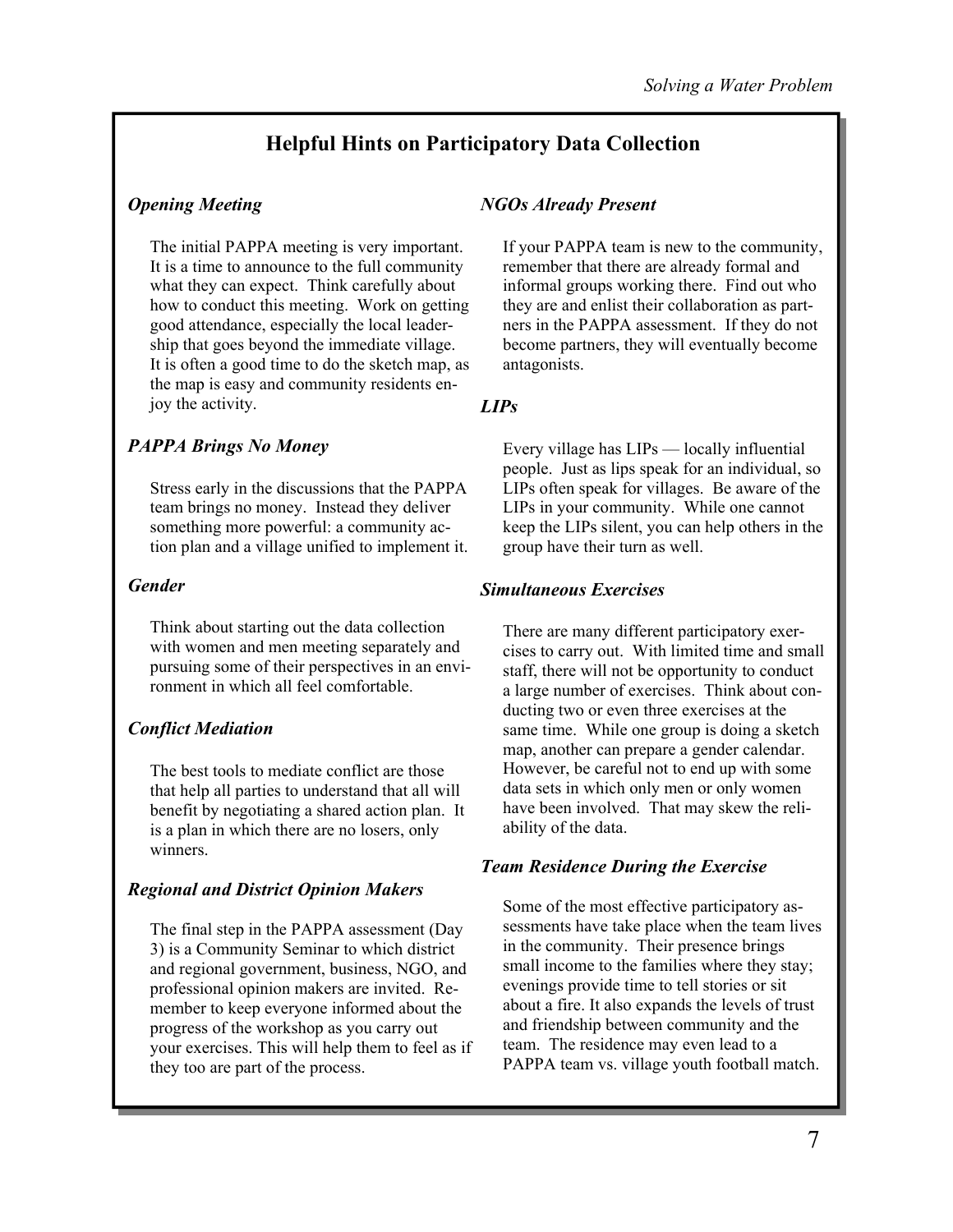#### **Chapter 2 Data Gathering**

**PAPPA Step 1A SPATIAL DATA: Village Sketch Map** 

#### **Objectives:**

- " To open a development dialogue within the community and between the community and the PAPPA team
- " To announce to the community that there is an opportunity to tell outsiders something about their accomplishments as well as needs
- " To begin building a data base to help community groups rank problems and consider solutions that they can undertake themselves.

#### **Instructions:**

Explain that the best way to start a PAPPA assessment is to draw a sketch map that locates the village's development successes, failures, and continuing problems. It may be helpful to have smaller groups prepare their own maps — perhaps men, women, and youth. Groups can draw their map on the ground, build three dimensional models, or simply draw it on paper. At the end of the exercise, one person should make a clear copy of the map(s) on flip chart paper to report back to the community later that day or the next.

#### **Comments:**

The sketch map has proven to be a durable tool to encourage residents to talk to each other as well as to offer views about the community's accomplishments and needs. With the PAPPA assessment, it serves an additional purpose. In Nagbinlod, the map established baseline data for all subsequent exercises and enabled the people to point out some of their accomplishments: health clinic, day care center, public market, two churches as well as their unranked needs (see page 15.) Making the map and then analyzing its contents also provided time to discuss the deteriorating school and impassable roads. The map also pulls in many members of the community. We met in the school because of the pelting rain. There were only 10 or 15 villagers present when we began. In spite of the rain, people began to drop by to see what was happening. Halfway through the exercise there were 40 residents present. While the men were slow start, the women and youth were superb. The final map, a composite of all three produced, helped to stimulate discussion of the community's assets and needs.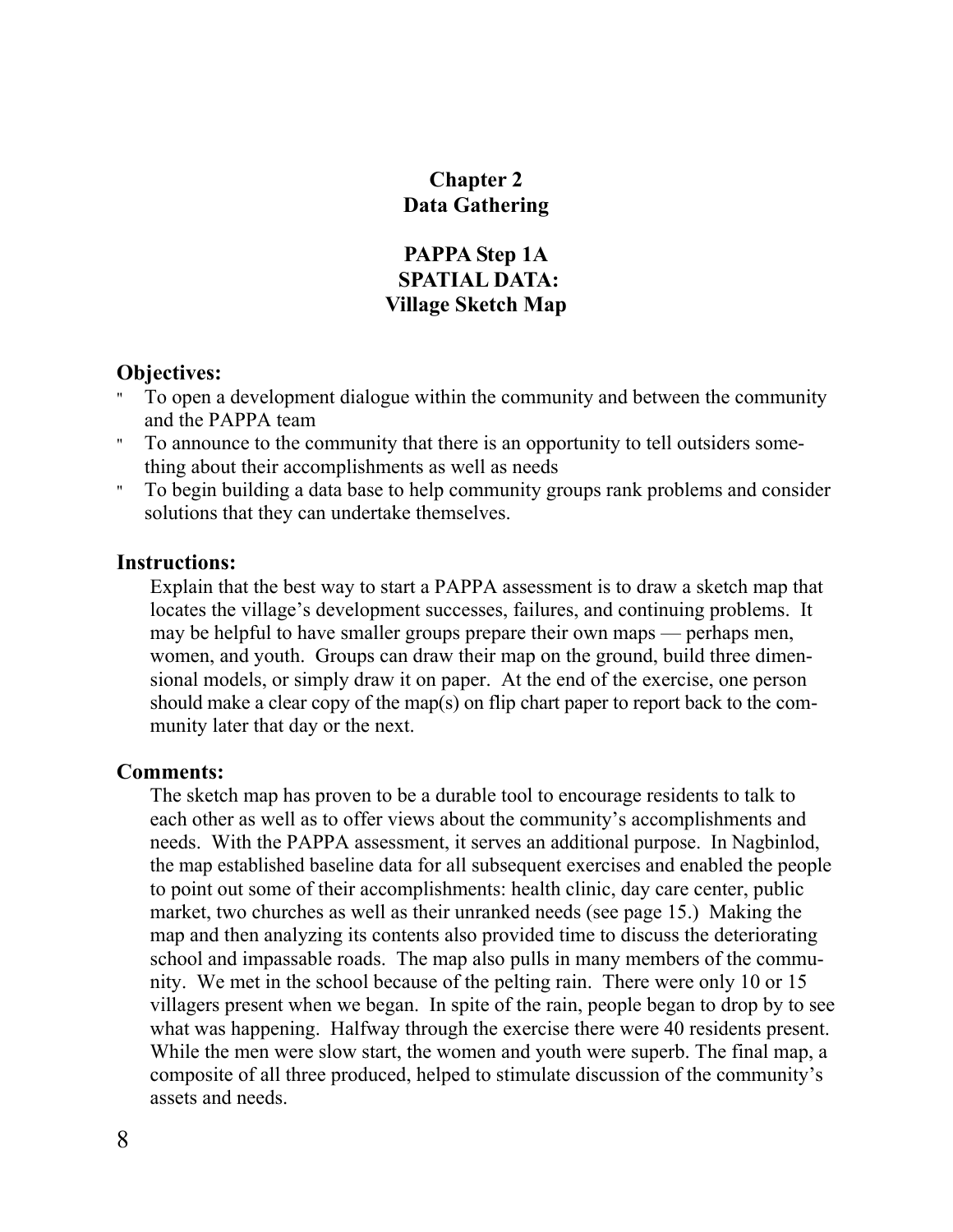![](_page_9_Figure_1.jpeg)

9 9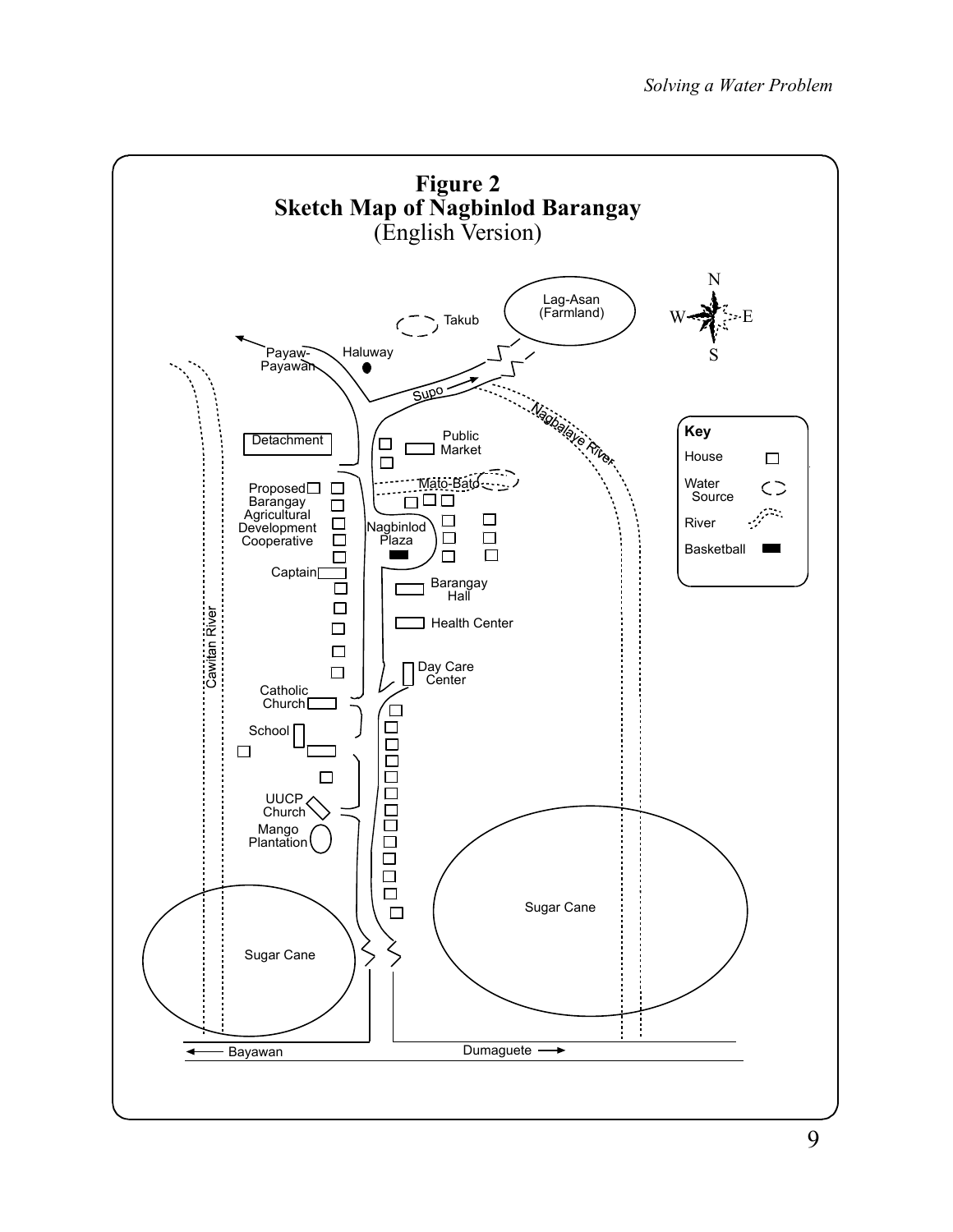#### **PAPPA Step 1B TEMPORAL DATA: Gender Calendars**

 tion to another are important, it is equally significant to assess change over time. There The second data set are time-related characteristics. Just as differences from one locaare several temporal tools including timelines, trend lines, gender calendars, and seasonal calendars. All help a community to examine changes in their use of time. This booklet includes only gender calendars.

#### **Objectives:**

- " To encourage villagers to reflect on which gender carries out which functions in the community, especially those tasks related to production
- To open conversations on whether the duties of each gender are equitable
- " To ask whether reconfiguring community duties would help to increase productivity.

#### **Instructions:**

Have men and women meet separately and compile a list of how they spend an average day. A variation on this task is to ask men to create their own daily calendar as well as what they *think* may be a typical day for women. The women do the same. Lively discussion is guaranteed when the groups come together to report their findings to the full assembly. Meaningful conversations have emerged that have had significant influence on the shape of the Community Action Plan.

#### **Comments:**

Gender matters. Most communities have experienced major changes in technologies, crops grown, marketing, availability of labor, size of plots, and much more. Many of these changes have a direct influence on gender-based divisions of labor that have sometimes remained the same over many generations. This exercise helps communities to rethink gender-based roles and consider alternative strategies more suited to the newer means of production. The exercise also documented that men help with domestic tasks such as collecting water and fuelwood. They also work together with women in the fields.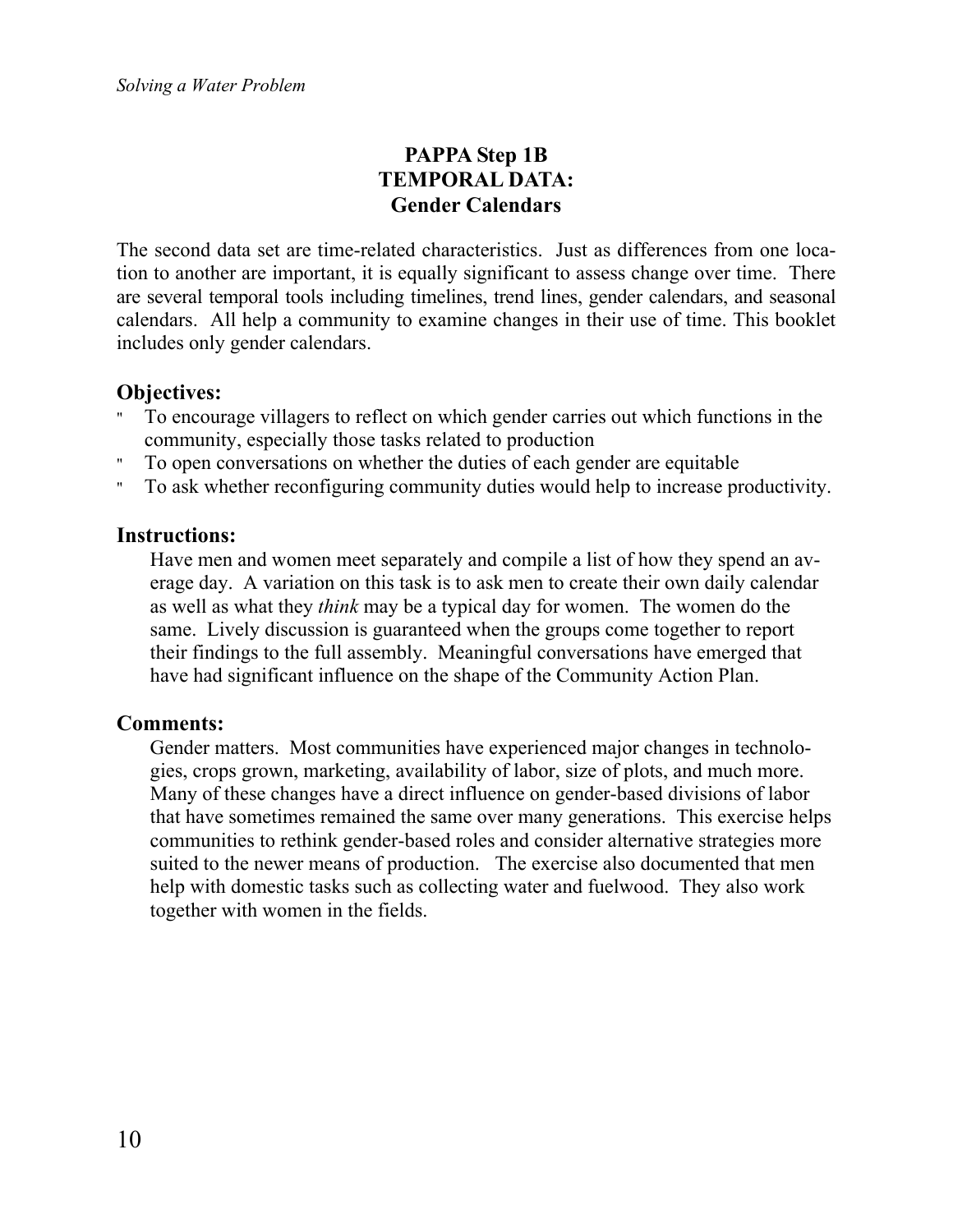# **Figure 3 Men's and Women's Gender Calendars: Nagbinlod**

| <b>Women's Views on</b><br>Men                                                                                                                                                                 | <b>Women's Views on</b><br>Women                                                                                                                                                                                                                                                       | Men's Views on<br>Men                                                                                                                                                         | Men's Views on<br>Women                                                                                                                                                                                                                                                          |
|------------------------------------------------------------------------------------------------------------------------------------------------------------------------------------------------|----------------------------------------------------------------------------------------------------------------------------------------------------------------------------------------------------------------------------------------------------------------------------------------|-------------------------------------------------------------------------------------------------------------------------------------------------------------------------------|----------------------------------------------------------------------------------------------------------------------------------------------------------------------------------------------------------------------------------------------------------------------------------|
| Group 1<br>• Plowing<br>• Collecting water<br>• Carpentry<br>• Volleyball<br>• Basketball<br>• Gathering fuelwood<br>• Grinding corn                                                           | • Breast feeding<br>• Doing laundry<br>• Cooking<br>• House cleaning<br>• Weeding<br>• Grazing livestock<br>• Gathering fuelwood<br>• Collecting water<br>• Manogway og hayop<br>• Child care<br>• Bathing<br>• Praying before sleep<br>• Grinding/winnowing<br>corn                   | • 6 am - noon: Kabo Tub-<br>ing; Farm work<br>• 12 pm: Dinner<br>$\cdot$ 1 - 5 pm: Farm work<br>• 6 - 7pm: Eating supper<br>$\cdot$ 7 - 8 pm: Vata<br>$\cdot$ 9 - 4 am: Sleep | • 6 am: Cooking, Sweep-<br>ing, Breakfast<br>• 8 am: Laundry<br>· 10 am: Cooking<br>· 11am: Eating lunch<br>• 12 pm: Sleeping<br>· 2 pm: Manghipos sa<br>hinalay<br>• 3 pm: Ironing<br>• 4 pm: Loto<br>• 5 pm: Sweeping<br>• 6 pm: Supper<br>• 7 pm: Resting<br>• 8 pm: Sleeping |
|                                                                                                                                                                                                |                                                                                                                                                                                                                                                                                        | Saturday - Market Day                                                                                                                                                         | And so the work contin-<br>ues the next day and the<br>next day after that.                                                                                                                                                                                                      |
| Group 2<br>• 6 am: Bathing, Breakfast<br>$\cdot$ 7 am - 12 pm: Farm<br>work, Collecting water<br>and fuelwood<br>• 12 pm: Lunch<br>• 1 - 5 pm: Farm work<br>• 7 pm: Supper<br>• 8 pm: Sleeping | • 5:30 am: Maglong-ag<br>para pamahaw dayon pag<br>mata sa mga bata paligo-<br>on dayon pailison pakan-<br>on pag kahumau paisk-<br>wilahon. Maligo<br>• 7:30 am: Washing<br>clothes, cleaning the<br>house<br>$\cdot$ 12 pm: lunch<br>$\cdot$ 1 - 5 pm: gardening<br>• 8 pm: Sleeping | Sunday<br>$\cdot$ 6 - 7 am: Bathing<br>$\cdot$ 9 - 11 am: Church<br>· 1 - 3 pm: Cuha-caha<br>$\cdot$ 4 - 5 pm: Snack                                                          | Men's schedule prepared<br>by E. Saldua and mem-<br>bers                                                                                                                                                                                                                         |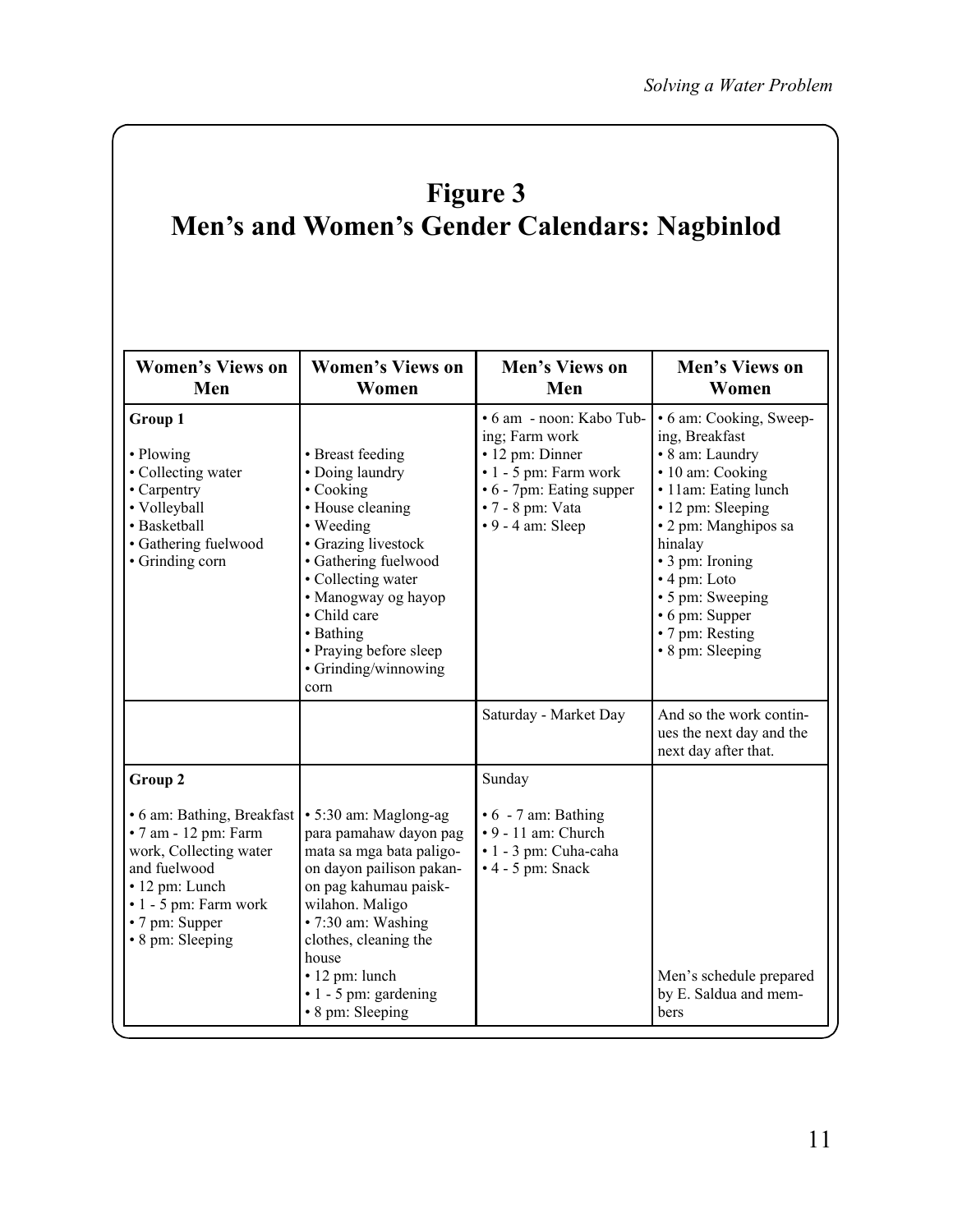#### **PAPPA Step 1C INSTITUTIONAL DATA: Institutional Analysis**

#### **Objectives:**

- To determine which institutions in the community are the most significant and why
- " To assess villagers' perceptions about which groups cooperate most effectively with each other
- " To identify missing elements in a village's institutional capability and how these gaps might be corrected.

#### **Instructions:**

Show villagers an example (Figure 4) of an institutional analysis, noting how the larger circles represent the more important institutions and the smaller circles the less important. You might want to prepare different-sized circles of paper for villagers to use in the exercise. Or you may prefer simply to have people draw in the sand or on a chalkboard in a schoolroom. Some prefer to list all of the institutions first and use pairwise ranking to determine precise rank order of importance. Others feel that the ranking will emerge during preparation of the graphic. Another option is to code the chart by gender, using circles to represent groups dominated by men and squares to identify groups in which women are active. Once you have the size of the figures established, have group members arrange them so that overlaps represent the groups that cooperate with each other in the community.

#### **Comments:**

Measuring the importance and degree of cooperation among community groups is critical if a village is to implement its own Community Action Plan (CAP). Preparing this chart helps villagers to see their own capabilities in ways they might not normally consider. It also helps outsiders to understand tasks that the community can perform for itself as well as those for which outside assistance may be helpful. For example, there was a great deal of discussion about the relation of the Barangay Council to other groups in the community. While there appears to be close cooperation with the clinic, sports, and community associating, there is less linkage with the farmers' association, women's groups, day care, and the churches. One issue to monitor during CAP implementation will be how effectively the Barangay Council can draw in the farmers' association and women's groups.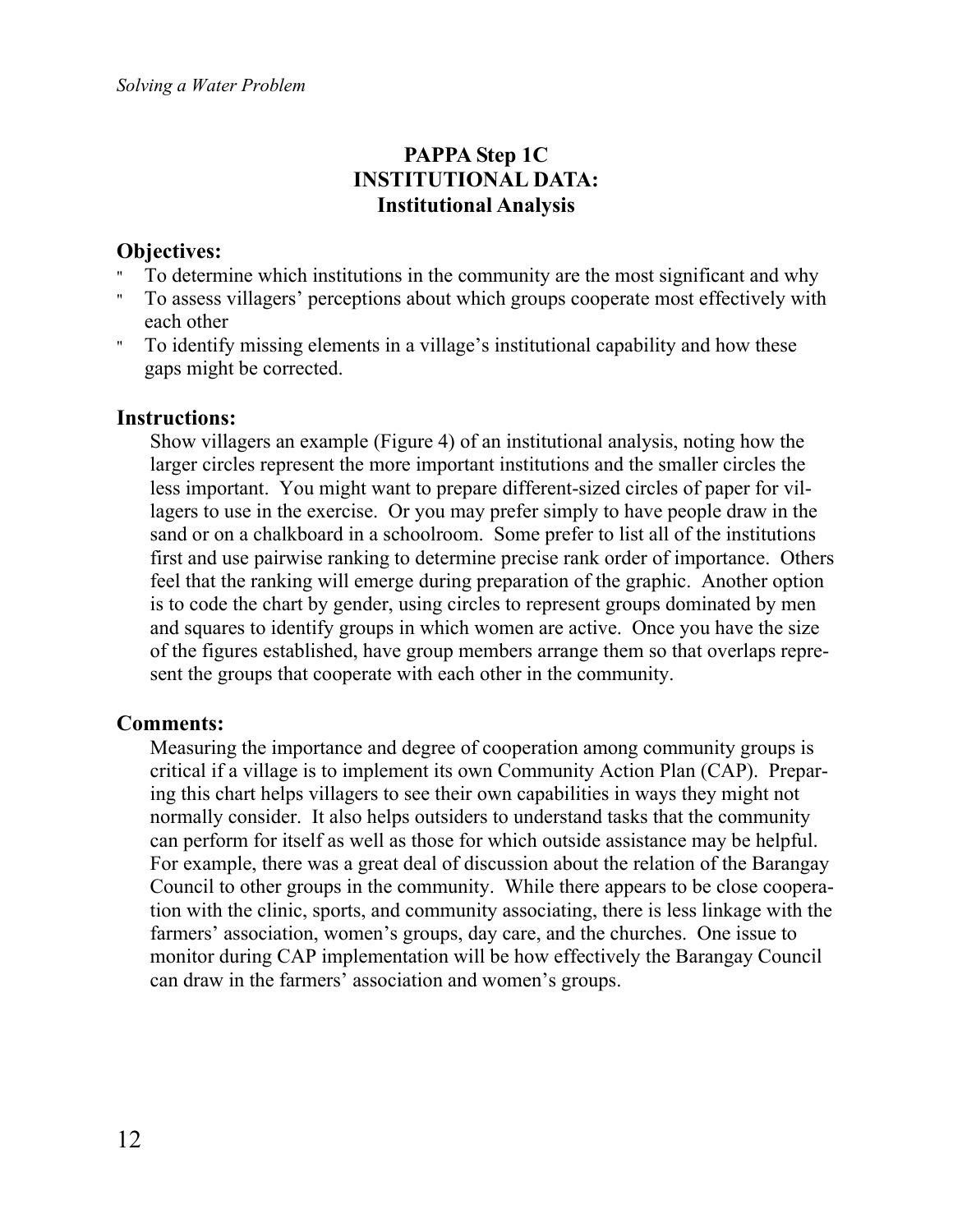![](_page_13_Figure_1.jpeg)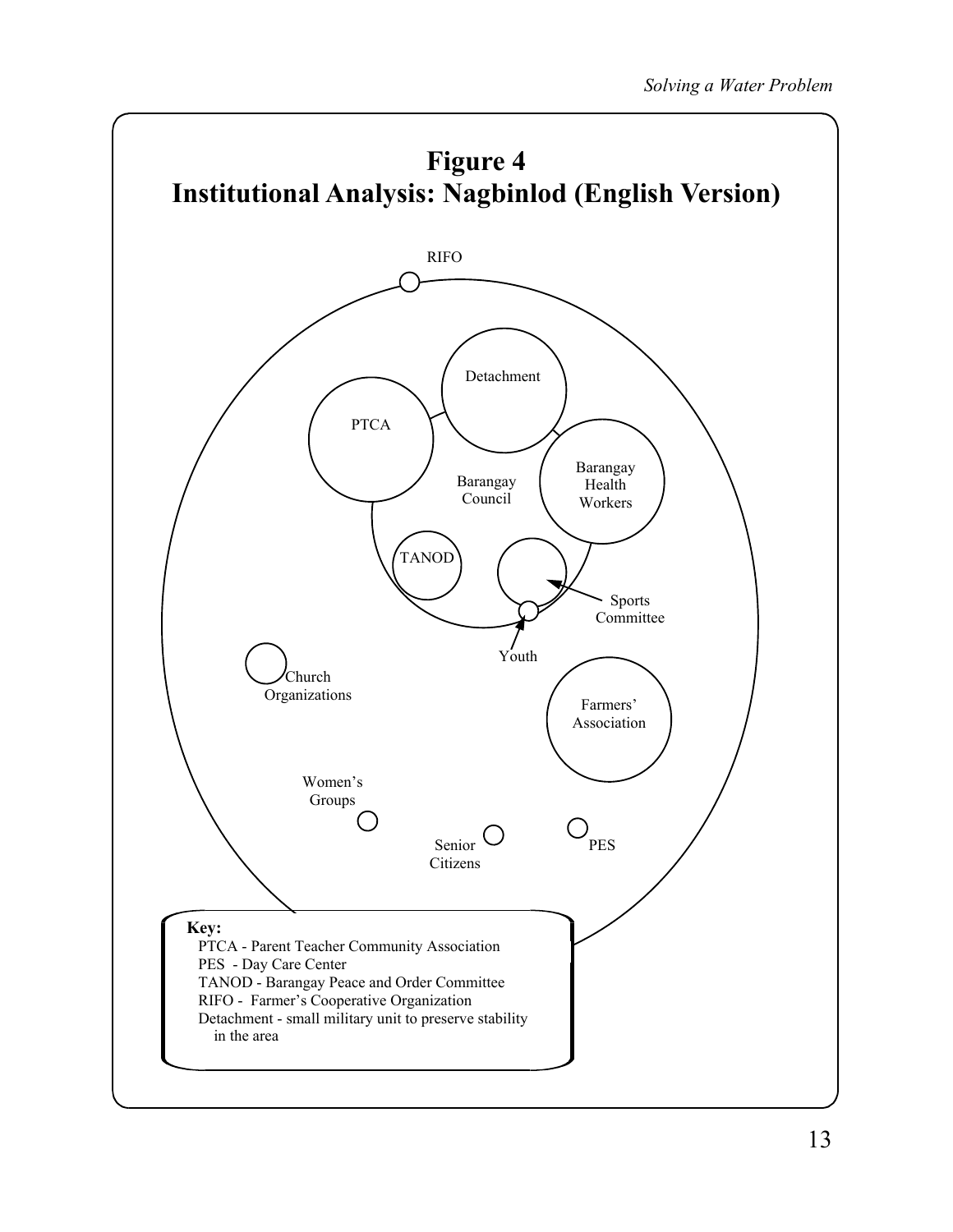#### **PAPPA Step 2 PROBLEM ANALYSIS**

#### **Objectives:**

- " To assist community residents to identify the causes of its most important problems in their community
- " To assist villagers to comment on why previous efforts to solve these problems have not worked
- " To consider new or altered strategies that might be more effective in helping the community to meet its basic needs.

#### **Instructions:**

Ask residents to compile a chart modeled on the example in Figure 5. The example provides information on only three of the community's problems. Many villages complete the exercise for 10 to 12 problems. While small group work may be helpful to provide this kind of information, it is recommended to complete this chart with the full community present or with representatives of ALL constituencies of the community. At this point in the process, it is critical that as many villagers as possible buy into both explaining why the problem has gotten out of hand and what are possible solutions. If portions of the village feel that the eventual plan of action represents a minority opinion of the community or if it appears to be a plan engineered largely by outsiders, they will probably boycott village action and certainly will not contribute money or other resources to support it.

Explain for the last column (opportunities) that it will be possible to add additional options later, especially from technical people who may be specialists in water, forestry, credit, or other technical needs. Note also that the problem analysis chart prepares the community for the ranking (Figure 6) that will be the next exercise.

#### **Comments:**

This is the first exercise that focuses on solutions. The three data columns (Causes, Previous Coping Strategies, Opportunities) are offered in sequential order. The process encourages the community to think first about the causes of its problems, then try to remember previous attempts they have made to solve them, including why they did not work, and finally to reflect on these points before offering new options.

Note that the villagers conducted their problem analysis BEFORE ranking. This is one way to proceed. Others prefer to do the analysis AFTER ranking. This field guide recommends that the problem analysis precede the ranking.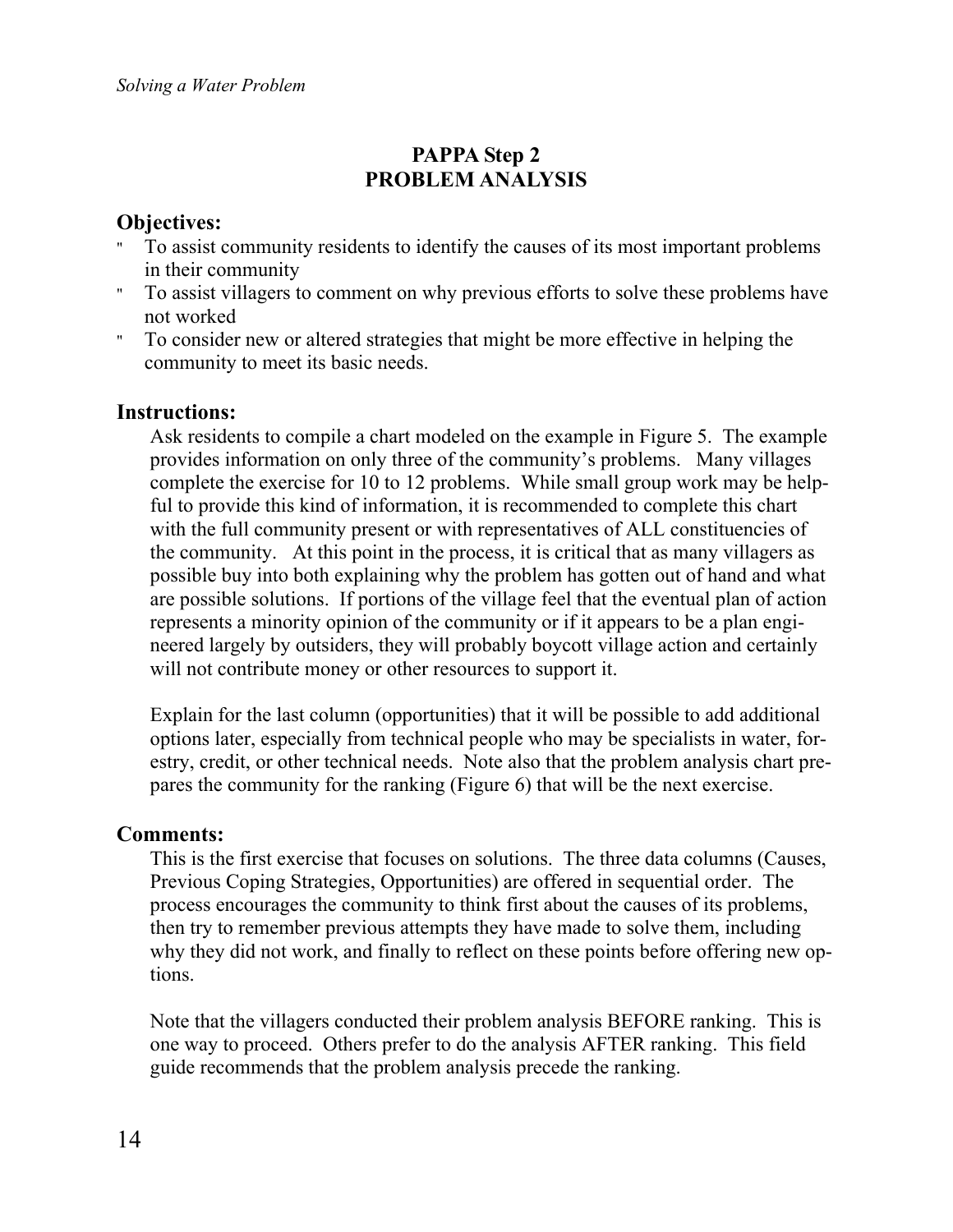|               |                                                                                                                                      | Figure 5<br><b>Problem Analysis (Three examples): Nagbinlod</b>                                                  |                                                                                                                  |
|---------------|--------------------------------------------------------------------------------------------------------------------------------------|------------------------------------------------------------------------------------------------------------------|------------------------------------------------------------------------------------------------------------------|
| Problem       | <b>Causes</b>                                                                                                                        | <b>Previous Coping</b><br><b>Strategies</b>                                                                      | Opportunities/<br><b>Solutions</b>                                                                               |
| Roads         | • Heavy rains destroy the<br>road<br>• Limited government budget<br>to maintain roads<br>• Heavy trucks destroy the<br>road          | • Several requests made to<br>government<br>• No community labor offered<br>as local contribution                | • Committees meet to work out<br>a plan<br>• Offer counterpart labor<br>• Raise funds<br>• Petition Municipality |
| <b>School</b> | • Lack of funds<br>• Classrooms neglected with<br>no maintenance for last three<br>years<br>• Increase in number of pu-<br>pils      | • Several requests from<br>Barangay Council to Govern-<br>ment with no success<br>• No counterpart labor offered | • Create committee<br>• Provided community labor as<br>local share                                               |
| Water         | • Open well is unsafe and<br>unclean<br>• Long distance to walk to<br>bring water to houses<br>• Source of clean water is<br>limited | • It is already budgeted by the<br>Municipality but funds have<br>not been made available                        | • Volunteer labor<br>• Purchase pipe to bring water<br>to the Barangay                                           |

#### **Unranked Needs for Nagbinlod** (English and Cebuano) **October 2003**

| <b>Needs</b>                           | Gikinahanglan                         |
|----------------------------------------|---------------------------------------|
| Medicine                               | Tambal                                |
| Roads                                  | Dalan                                 |
| <b>Agricultural Marketing</b>          | Pamaagi pagbaligya produkto aa uma    |
| <b>Additional School Building</b>      | Dugang eskwelahan                     |
| <b>Additional Teachers</b>             | Dugang magtutudlo                     |
| Water Tank                             | Tanke sa tubig                        |
| <b>Water Distribution</b>              | Tubo tubig para balay                 |
| Completion of Day Care Center Building | Pagtiwas Sa Day Care Center Building  |
| Learning Materials for Day Care Center | Galamiton pagpahanas sa bata Day Care |
|                                        | Center                                |
| Rice Mill                              | Rocera                                |
| <b>Consumer Cooperative</b>            | Consumer Cooperative                  |
| Credit Cooperative                     | Credit Cooperative                    |
| <b>Farmers Association</b>             | Grupo sa mga mag-uuma                 |
| Tree Planting                          | Tree Planting                         |
| Volley Ball Court                      | Volley Ball Court                     |
| Livelihood for Women                   | Alang sa kababayen-an                 |
|                                        |                                       |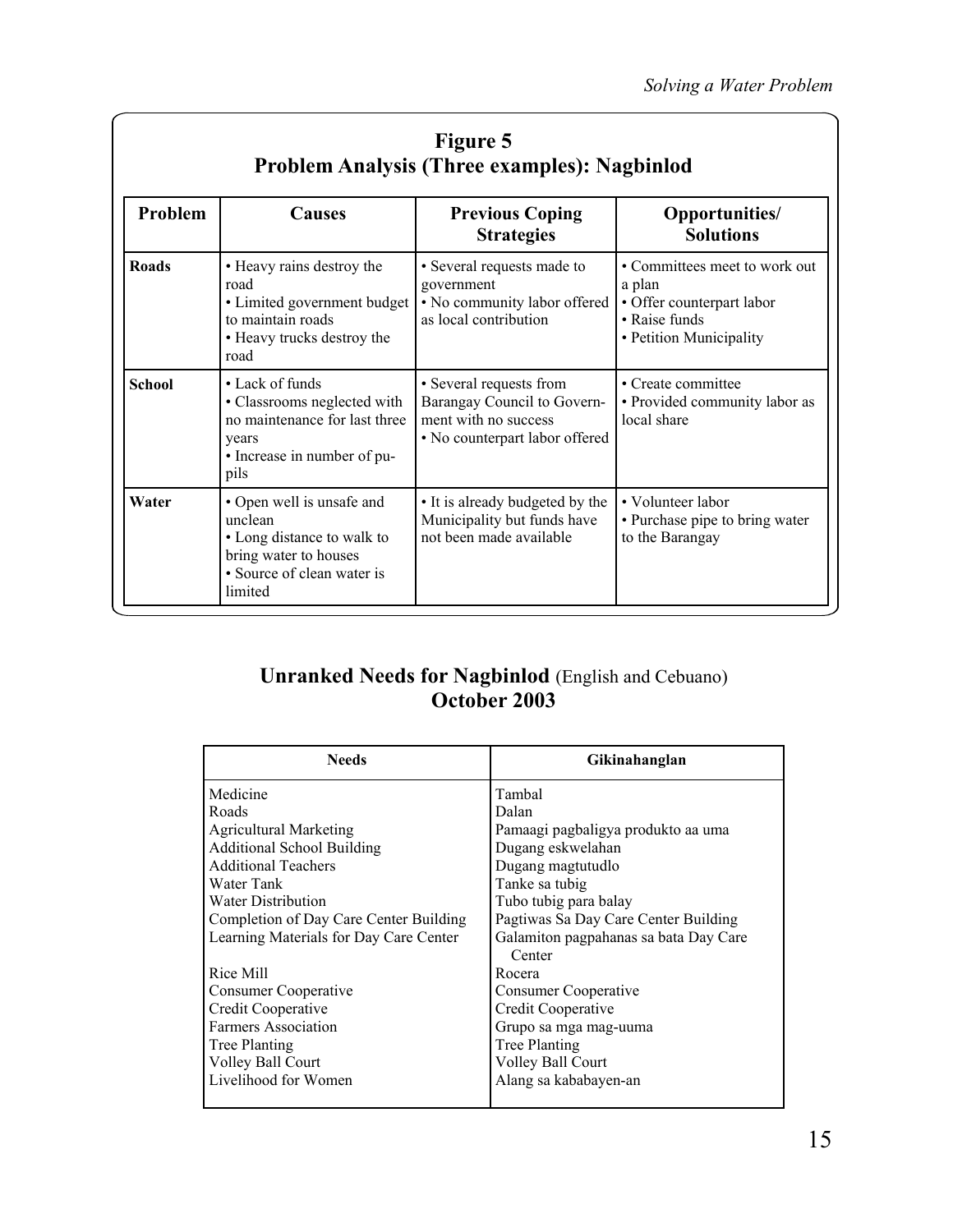#### **PAPPA Step 3 Ranking Problems and Opportunities**

#### **Objectives:**

- " To enable the community to come to consensus about which problems are the most severe and which possible solutions may be most feasible
- " To employ pairwise ranking to help community residents carry out full discussion of their preferences.

#### **Instructions:**

Prepare a grid for pairwise ranking. Start with a matrix on a large flip chart or in the sand, such as the one in Figure 6. List the problems to be ranked (preferably no more than 12) in the left hand column and then again (in the same order) across the top. Block out each cell in which the same problem meets, e.g. roads and roads, schools and schools, or water and water. Also block out all cells below the line of the intersecting cells to avoid duplicate ranking. Then ask the group assembled to compare one pair at a time, and select which is the more severe problem. For example, to start with the first pair, ask which is a higher need, medicine or access roads? The people of Nagbinlod said roads, so the facilitator inserted an "Rds" in the cell where roads and medicine intersect. Complete the matrix so that each possible combination has been compared. Then count the number of times each preference was recorded. For example, Figure 6 shows water appeared 8 times and the rice mill 9. These numbers indicate that people ranked the rice mill as a need more frequently than water. This ranking technique enabled the PAPPA team to tell the villagers that they ranked roads and school rehabilitation as their highest need, the rice mill second, and water third. If you have not conducted a pairwise ranking before, it would be a good idea to have an experienced ranker conduct it the first time.

#### **Comments:**

Ranking may be the most critical of all the PAPPA tools. It gives the community the opportunity to discuss its preferences. If making a decision about one cell is difficult, skip it for a few minutes and go on to other cells. Come back later and see if it is any easier a second time. If there is still disagreement, do not try to settle the conflict by voting. PAPPA seeks to build unity and consensus in a community. Voting creates winners and losers and may disrupt community unity at some later date. If after all of these attempts there is still disagreement over a particular cell, put 1/2 point for each of the choices — indicating that it is a tie. That will have no adverse impact on the eventual ranked order. We did this in Nagbinlod when they could not agree on roads or schools as their #1 need.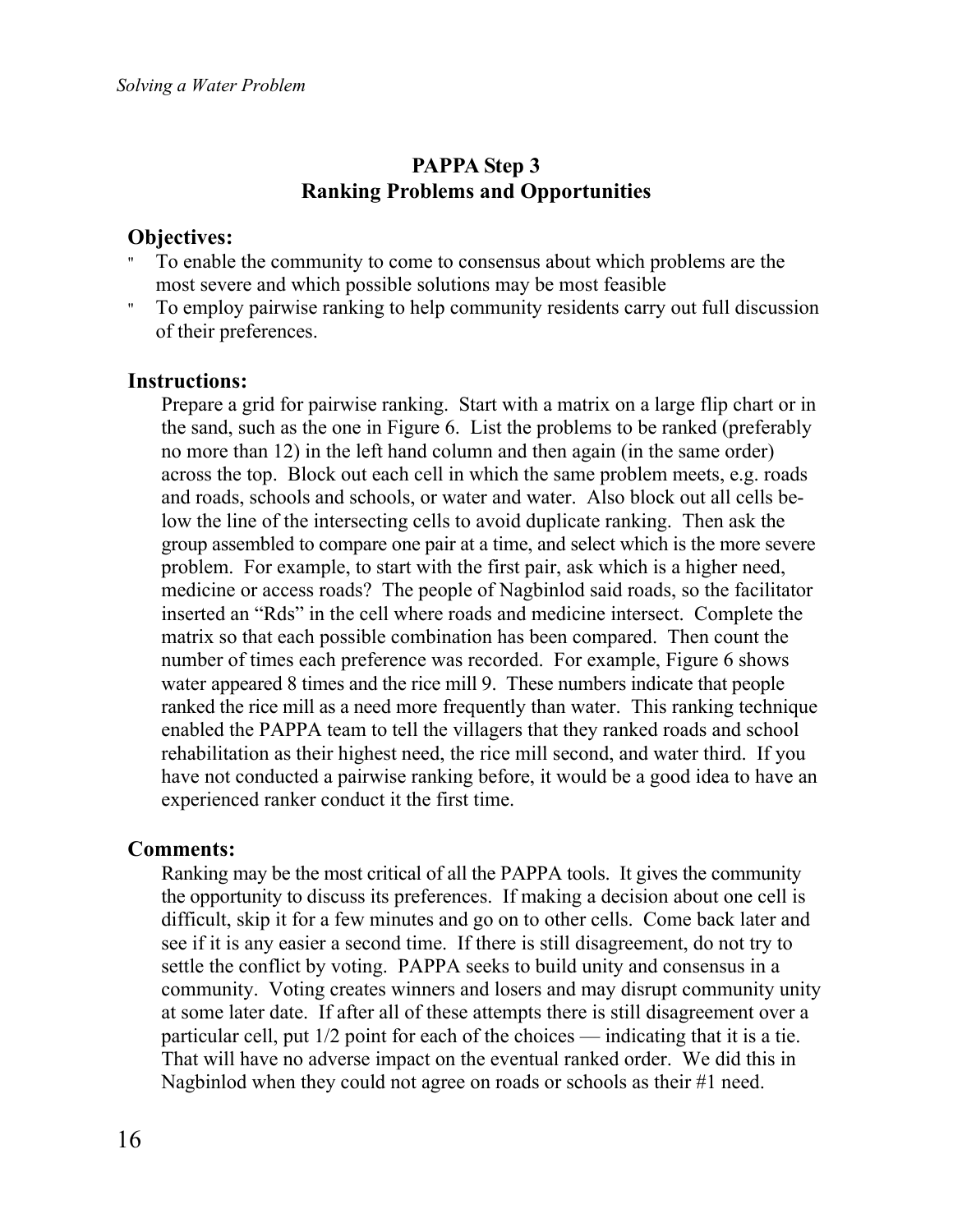|                                                                              |     |     |           | Ranking of Problems: Nagbinlod                                                        |     | Figure 6 |      |                                                                 |            |                                                                                           |                  |              |                          |                |
|------------------------------------------------------------------------------|-----|-----|-----------|---------------------------------------------------------------------------------------|-----|----------|------|-----------------------------------------------------------------|------------|-------------------------------------------------------------------------------------------|------------------|--------------|--------------------------|----------------|
| Problem                                                                      | Med | Rds | Mrkt      | Sch                                                                                   | Wat | DCC      | Rice | Coops                                                           | FA         | Trees                                                                                     | <b>SZ</b>        | $\mathbf{N}$ | Num.                     | Rank           |
| Medicine                                                                     |     | Rds | Med       | Sch                                                                                   | Wat | Med      | Rice | Med                                                             | ${\rm FA}$ | Med                                                                                       | Med              | $\mathbb N$  | $\sigma$                 | 5              |
| Roads                                                                        |     |     | Rds       | <b>R/Sc</b>                                                                           | Rds | Rds      | Rds  | Rds                                                             | Rds        | Rds                                                                                       | Rds              | Rds          | 10.5                     |                |
| Marketing                                                                    |     |     |           | Sch                                                                                   | Wat | DCC      | Rice | Coops                                                           | FA         | Mrkt                                                                                      | Mrkt             | $\mathbb N$  | $\mathbf{C}$             | $\overline{ }$ |
| School                                                                       |     |     |           |                                                                                       | Sch | Sch      | Sch  | Sch                                                             | Sch        | Sch                                                                                       | Sch              | Sch          | 10.5                     |                |
| Water                                                                        |     |     |           |                                                                                       |     | Wat      | Rice | Wat                                                             | Wat        | Wat                                                                                       | Wat              | Wat          | $\infty$                 | 3              |
| Day Care Center                                                              |     |     |           |                                                                                       |     |          | Rice | Coops                                                           | ${\rm FA}$ | DCC                                                                                       | DCC              | DCC          | 4                        | $\bullet$      |
| Rice Mill                                                                    |     |     |           |                                                                                       |     |          |      | Rice                                                            | Rice       | Rice                                                                                      | Rice             | Rice         | $\mathbf 0$              | $\mathbf{r}$   |
| Cooperatives                                                                 |     |     |           |                                                                                       |     |          |      |                                                                 | FA         | Coops                                                                                     | Coops            | Coops        | 5                        | 5              |
| Farmers' Assoc                                                               |     |     |           |                                                                                       |     |          |      |                                                                 |            | ${\rm F}\Lambda$                                                                          | ${\rm F}\Lambda$ | FA           | 7                        | 4              |
| Tree Planting                                                                |     |     |           |                                                                                       |     |          |      |                                                                 |            |                                                                                           | Trees            | $\mathbb N$  | $\overline{\phantom{0}}$ | $\infty$       |
| Volley Ball                                                                  |     |     |           |                                                                                       |     |          |      |                                                                 |            |                                                                                           |                  | <b>N</b>     | $\circ$                  | $\bullet$      |
| Womens' Livelihood                                                           |     |     |           |                                                                                       |     |          |      |                                                                 |            |                                                                                           |                  |              | 4                        | $\bullet$      |
|                                                                              |     |     |           | Ranked Order: Nagbinlod                                                               |     |          |      |                                                                 |            |                                                                                           |                  |              |                          |                |
| Water (Tank and Distribution)<br>Rice Mill<br>School<br>Roads<br>$\alpha$ in |     |     | 556<br>4. | Coops (Credit and Consumer)<br>Farmers' Association<br>Women's Livelihood<br>Medicine |     |          |      | $\boldsymbol{\mathcal{L}}$<br>$\mathbf{6}$<br>$\infty$ $\infty$ |            | Day Care Center Materials<br>Agricultural Marketing<br>Volley Ball Court<br>Tree Planting |                  |              |                          |                |
|                                                                              |     |     |           |                                                                                       |     |          |      |                                                                 |            |                                                                                           |                  |              |                          |                |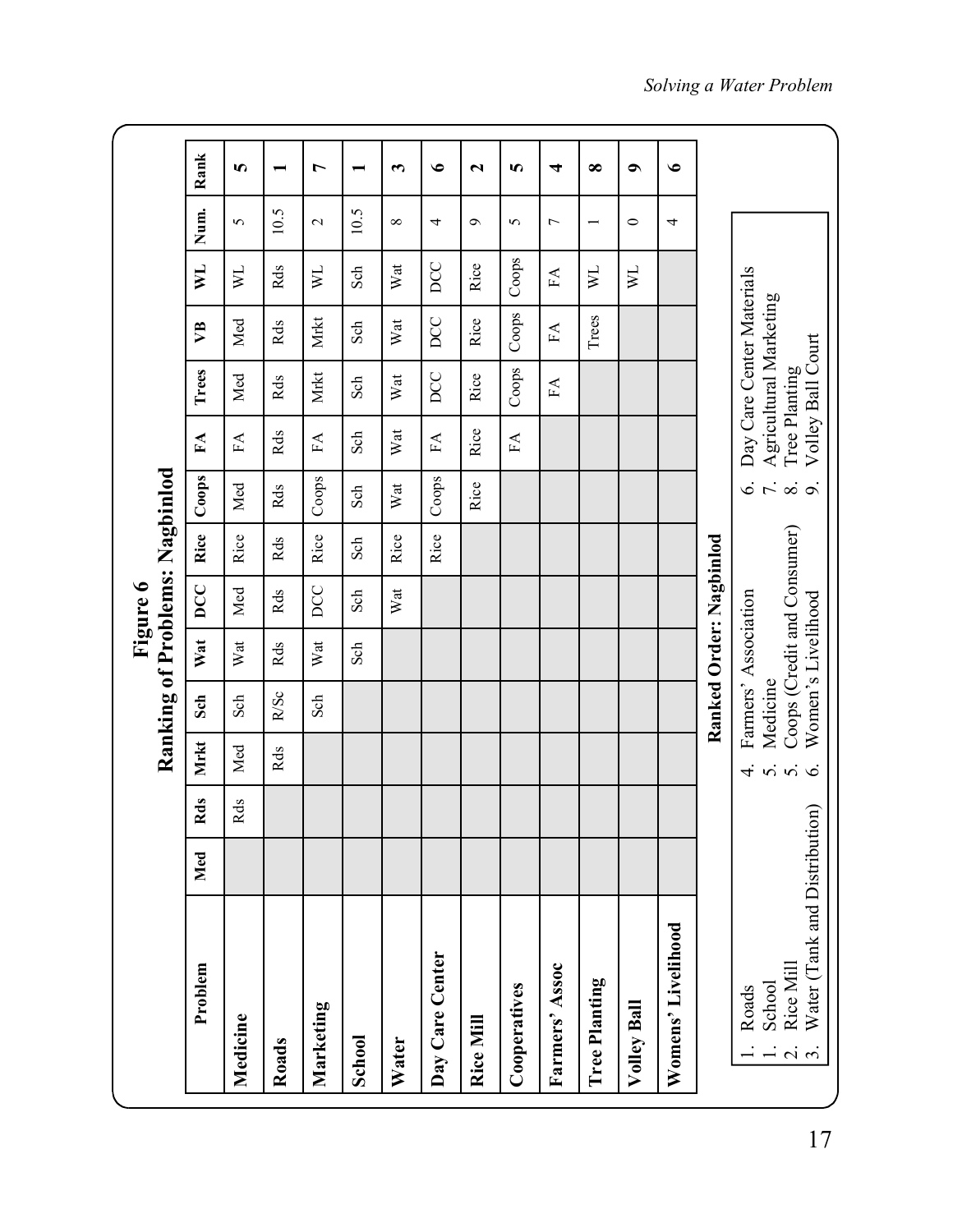# **Chapter 3**

## **Building Community Capacity with Quantitative Data: The Household Survey**

*Reader's Guide: If your PAPPA team is already skilled in conducting household surveys and using Excel, these instructions are unnecessary. Those with experience should feel free to design their own survey. To run the PAPPA Data Collection Template, you need Excel 97 or newer and a working knowledge of Excel. You do not need experience in sophisticated Excel, statistics, or SPSS.* 

The household survey is a new component in participatory approaches. It enables the community to anticipate the impact on household income of their Community Action Plan, thereby bringing quantitative precision to community-based planning. It also helps national planners and policy makers to measure changes that the CAP is achieving in the village. Aim for a sample of at least 20 percent of the village. Work out with village elders (men and women) the varieties of the community's make up (gender, age, social class, size of farm, religious groups, ethnicity, levels of education, size of herds, etc.) and be sure to have proportional representation in your sample. Talk over these categories with the community to assure that your sample includes the full diversity of the village. Alternatively, if the chief or an elder has a list of community members, choose every fourth or fifth name to achieve a 20 to 25 percent sample. Review the sample questionnaire (Annex 1) and discuss it with community members to confirm that the questions are relevant. If not, change some of the questions, depending on your needs.

Instructions for use of the template to enter results of the questionnaire are available in the PAPPA handbook, *Listening to the People*. It is available from Clark, UUCP, or other PAPPA partners. Nagbinlod results appear in Annexes 2 and 3.

#### *Preparing the Questionnaire for the Survey*

Open the "Questionnaire" file on the CD (identical to Annex 1). This is an Excel file and can be printed on your computer's printer. It is intentionally short and limited in scope. It is not designed to develop detailed information about the community. Instead, it seeks only economic and production-related information that can help to pinpoint the nature of poverty in the community and identify the impacts that the Community Action Plan interventions will have on the poorest members of the village.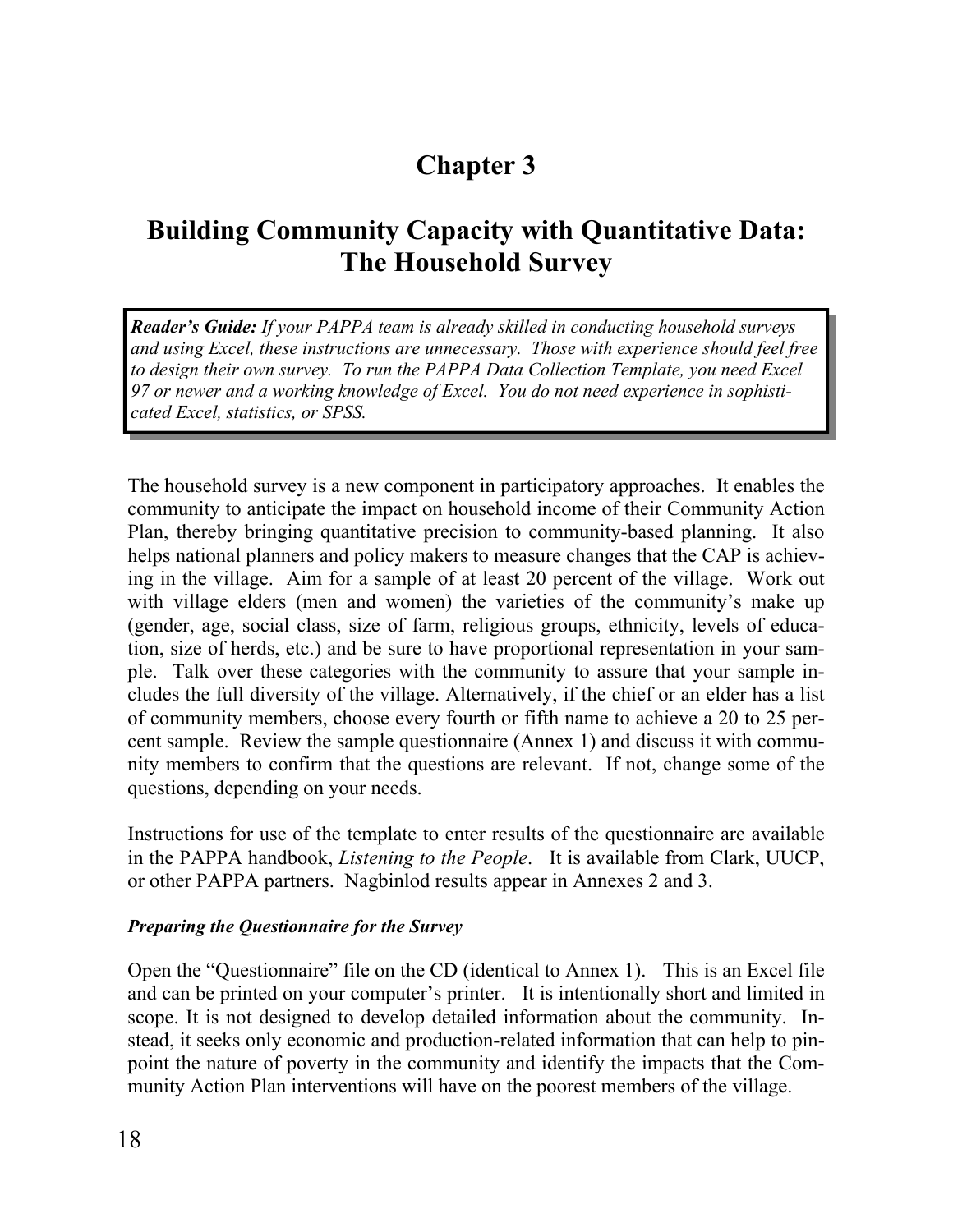#### **PAPPA Step 4 Conducting the Household Survey**

There are standard procedures to administer surveys. Number the surveys before giving them to enumerators. Train your enumerators, asking them to administer the questionnaire to each other as a learning process. **STRESS** that they must explain to respondents that all individual information will be kept confidential. Arrange interviews at times convenient for the villagers' schedules. Try to meet people in their homes where they will be more comfortable. Avoid interviews in which many of the household children are lingering along the side of the room. Explain what is meant by "Household Provider," and look closely at the notes on the side and bottom of the questionnaire. The first time an enumerator administers a questionnaire will take a bit more than an hour. Subsequent interviews will take about 45 minutes.

#### **Comments**

It is important that the community see survey results as quickly as possible after conducting the survey. With a turnaround time of one or two days, the community can join with the PAPPA team and participate in the review of the survey findings. The community is already familiar with the information they have compiled through the participatory exercises. Returning the statistical data to the community and identifying community-based action strategies reaffirm local ownership of and responsibility for the CAP. This integrated data and action plan then becomes a tool with which the village communicates its needs to policy-makers and politicians. You can find strategies to use the survey results in assessing options in the Community Action Plan in the next section.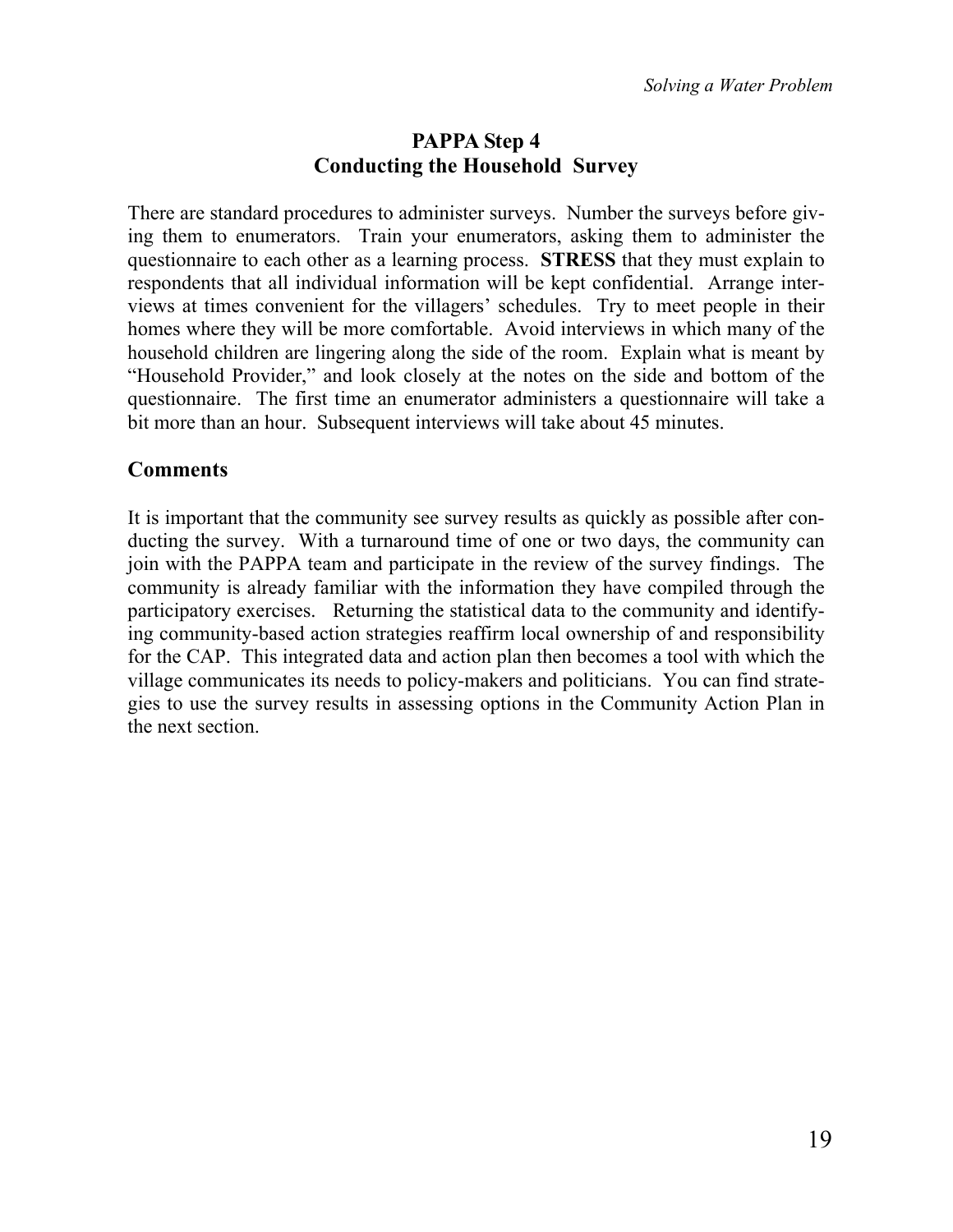#### **PAPPA Step 5A Using Results of the Household Survey\***

#### **Objectives:**

To assess impact on livelihood and environment of each CAP high priority options, with particular focus on income, productivity, ecological condition, and equity.

#### **Instructions:**

There is no magic formula for assessing impact. Rather, the assessment calls for your best judgment to anticipate impacts of the highest priority opportunities. Discussions in Nagbinlod involved the PAPPA team, government officers, NGO staff, and villagers. Previously, the ranking exercise indicated that the road and school were the highest priority for men and women, and the rice mill and water supply second and third (see the ranking section on pages 16-17). Because the road and school were both very large projects involving a lot of time, money, and resources, and because the community was not yet expert in the PAPPA method, we opted to go to another of the high priority issues — the third-ranked need of water. The community then embarked on three assessment activities for the water supply: reviewing the rationale for choosing water; learning the government's position; and assessing the economic and social impact that an improved water supply would have on health, safety, labor saved, and livelihood enhancement.

#### *Rationale for Selecting Water as the First Project*

The PAPPA team reviewed why water was among the highest priority needs. To start, the team worked with the villagers in a large meeting (about 40 people were present) and reviewed the comments made during the ranking exercise the previous day (Step 3, Figure 6). The women had said a great deal at that time. They had described their current system of collecting water and noted that there were three problems, and perhaps a fourth. The first issue was distance to carry the water. Both the men and women described how much time they spent carrying water. The second was the safety issue. The Mato Bato well had no protective fence. It was possible for children to fall into the well. To protect their children, the women wanted a different way to access water. Third, because there was no protective wall or fence on to the well, dirt and other debris often fell into their drinking water, making it unsafe. A fourth issue was the health factor resulting from the unprotected water supply.

For all of these reasons, the group — especially the women — determined that

**Note:** The household interviews do not constitute a representative sample because the typhoon prevented the team from visiting households in the outlying parts of the community. The survey results are presented here for illustrative purposes.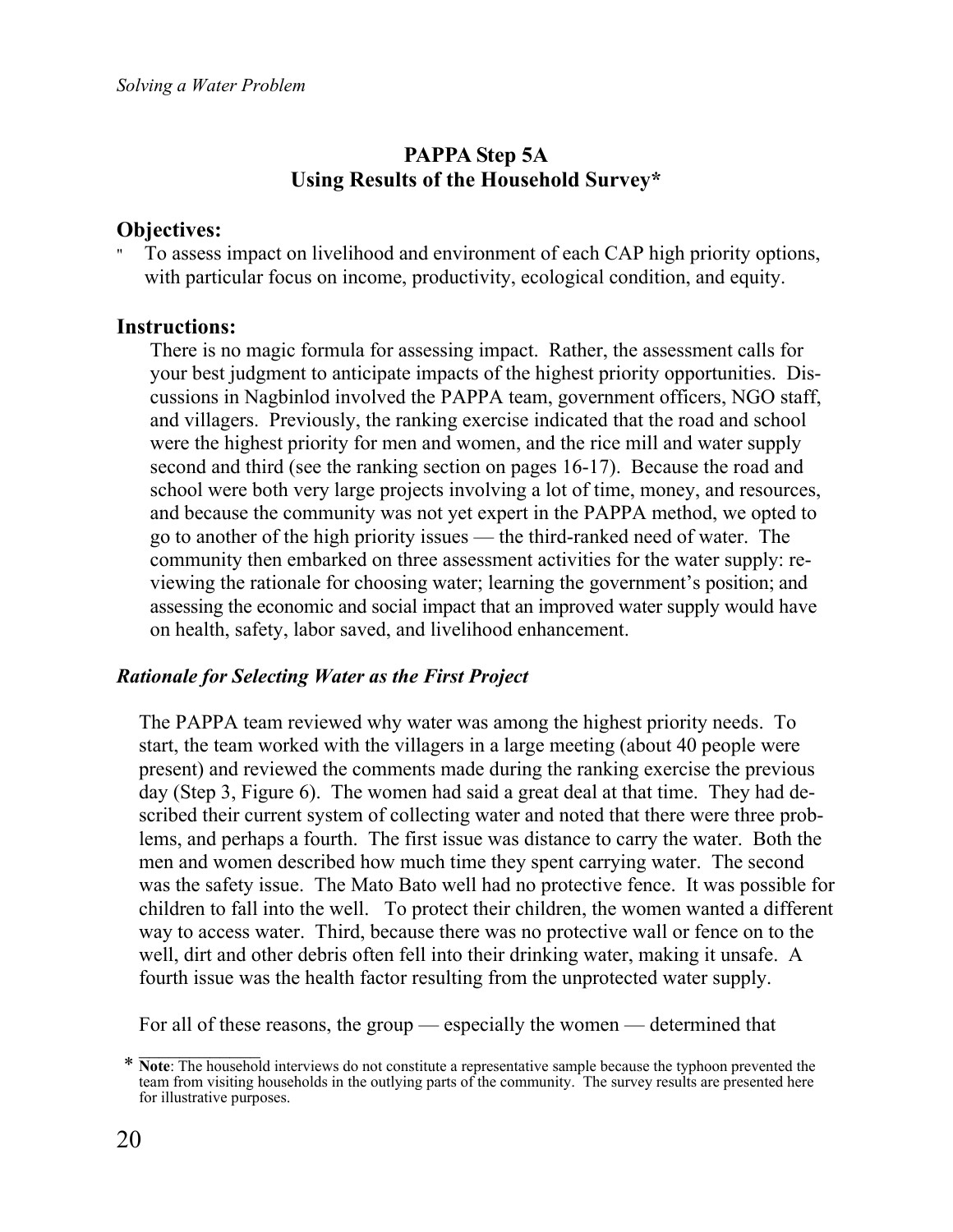water was a high priority. Then the discussion began about who in the community would take the lead to solve the problem and what would they do. Here several men entered the conversation. The Barangay Captain also became involved. They noted that there had been a commitment from the Municipality some months before to provide money to build a water tank adjacent to the well. While that would solve the problem of safety and keeping the water clean, it did not address the problem of distribution. It would still be a long distance to carry the water. The Barangay Captain explained that the money would pay only for the tank, not for any distribution system. Because the funds would accomplish only part of the job, the Municipality had been lagging in making the appropriation — and the Nagbinlod people feared that other politicians would reallocate the money to another Barangay.

Then the conversation turned to distribution. Several described need for a gravity-fed pipe to bring water to a standpipe in the middle of the village. They noted that while present funds were insufficient to pay for the pipe, there were different approaches they might explore. One was to raise additional money for the pipe and install it with their own volunteer labor. The second was to provide labor to help construct the tank. This would reduce costs of the tank, and the money saved could purchase the pipe. They would then use community labor to dig the trench to bury the water pipe.

It became apparent that solutions were available but needed further study, technical analysis, cost estimates, and discussion. The meeting concluded on a positive note with agreement that the Barangay Council and Captain should contact appropriate technical and administrative people and report back to the community. A date was set for November for these reports, and then the village would decide how to proceed.

#### *Government Position*

No representative from the Municipality was available, given the heavy rains and difficulties of transport. As a result, the government position was to be part of the Barangay Council's inquiry. The community assumed that the Municipality position could be flexible and that the above noted negotiations could take place.

#### *Project Impact on the Community*

The people anticipated two benefits from the project. First they would get improved water quality and quantity. That would be a major improvement over the present situation. Second, the process would provide an opportunity for the people to try out the community-based approach and see how effective it would be to solve their problems. They were fully prepared to provide labor and even to raise money to buy the pipe. But they had not previously tried that approach. The water experiment would help them learn whether the new strategy could work on roads and their school.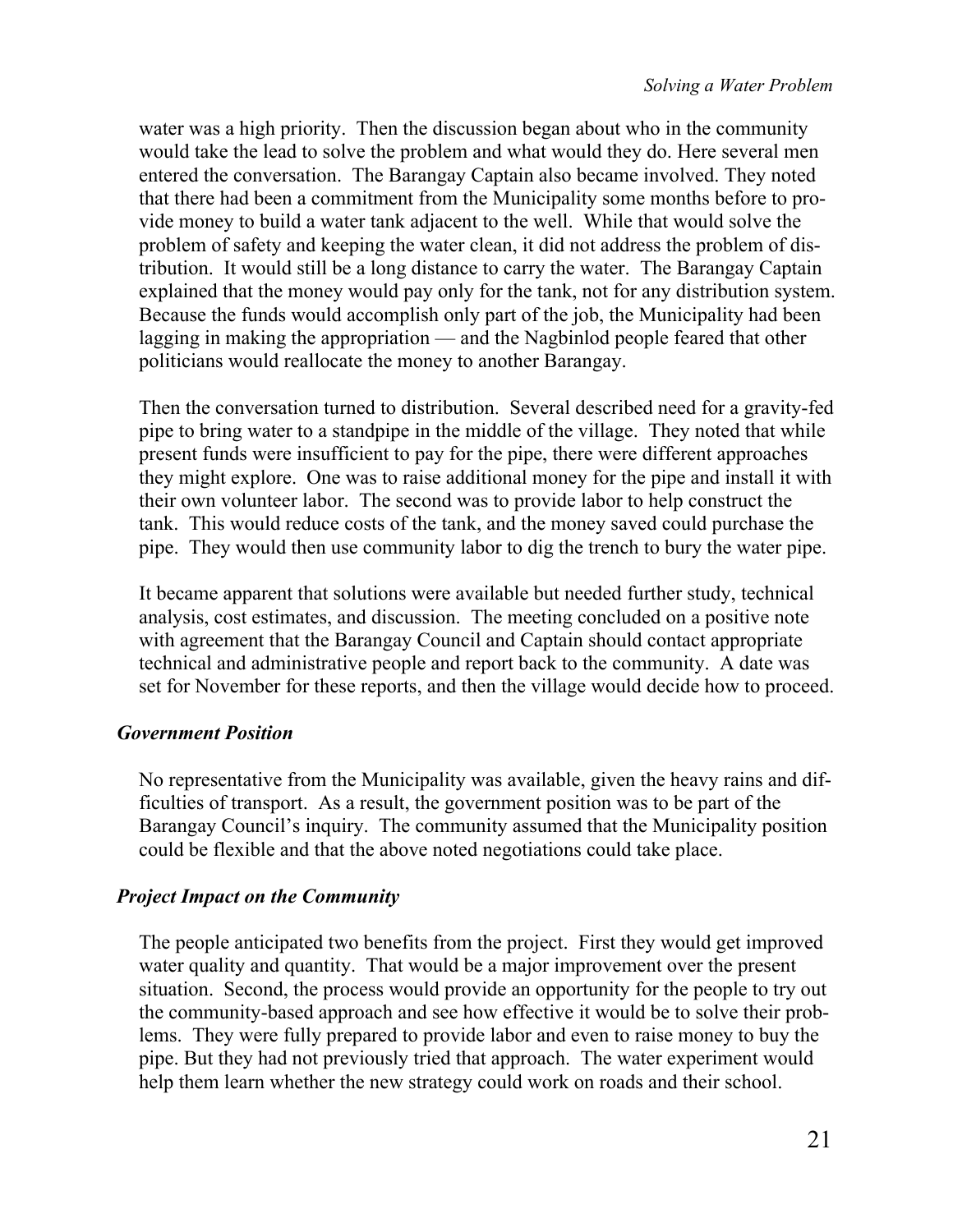#### **PAPPA Step 5B Creating the Community Action Plan (CAP)**

#### **Objectives:**

- To integrate the ranking, household survey analysis, and impact assessment exercises through adoption of a Community Action Plan (CAP)
- " To consider which portions of the CAP can be provided by members of the community and which will need outside assistance.

#### **Instructions:**

Bring a technical person (e.g. water engineer, health specialist, or planner) to scope out the needs in material, labor, management, and money for the highest priority options. Start with the technical needs. Then find out who or which groups in the community can provide materials, time, or money. If one of the needs is training (for example, in leadership), ask whether anyone in the village knows of organizations that provide such services. Finally, consider schedules. If the list of projects is small, you may be able to combine the CAP with selecting indicators to save the community from meeting another time.

#### **Comments:**

By this time the Nagbinlod villagers were becoming comfortable with setting their own priorities, planning how to solve them, and setting a course of action that would involve their own contributions as well as counterpart funds from partner agencies. Figure 7 presents Nagbinlod's CAP. The group wrote out the details of their discussion, along with dates and who would be responsible for taking action, as a means to create a written record — something like a community contract — representing their understandings. The CAP also included indicators that the Village Development Committee or Barangay Council could monitor to determine how progress they were making toward achieving their goals. The discussions ended on an extremely positive note and a resolve to get on with solving their own problems.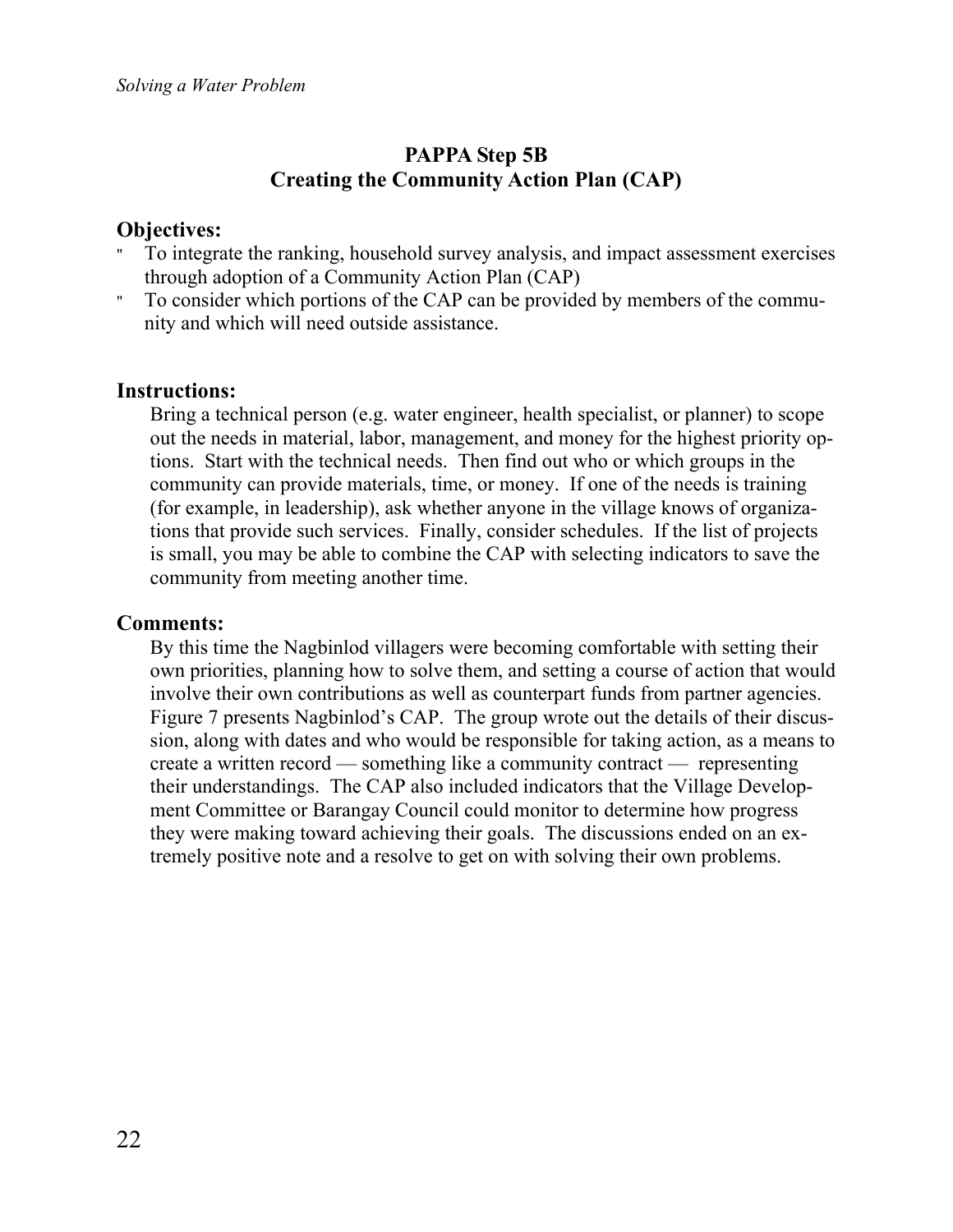|        |           |                                  |                                                  | Figure 7                                    | Community Action Plan: Nagbinlod                     |                                   |                                                                                                               |              |
|--------|-----------|----------------------------------|--------------------------------------------------|---------------------------------------------|------------------------------------------------------|-----------------------------------|---------------------------------------------------------------------------------------------------------------|--------------|
|        | Problem   | Suggested<br>Activity            | tions, Esti-<br>Specifica-<br>Analysis,<br>mates | Material,<br>Money<br>Needed<br>Labor,      | Who will act?<br>Who will fol-<br>low up?            | When                              | Indicators                                                                                                    | <b>Other</b> |
| Roads  |           |                                  |                                                  |                                             |                                                      |                                   |                                                                                                               |              |
| School |           |                                  |                                                  |                                             |                                                      |                                   | To be completed by the community when the water priorities are met and problem solving process fully learned. |              |
|        | Rice Mill |                                  |                                                  |                                             |                                                      |                                   |                                                                                                               |              |
| Water  |           | · Purchase 450<br>meters of pipe | · Secure esti-<br>mate of total<br>costs         | · Pipe, fittings,<br>pipe cement,<br>teflon | · Barangay Cap-<br>tain and Coun-<br>cil with Infra- | $\boldsymbol{\cdot}$ Nov/Dec 2003 | time spent col-<br>lecting water<br>• Amount of                                                               |              |
|        |           | · Build tank                     | · Engineer from<br>Municipality                  | •Contact engi-<br>neer                      | structure Com-<br>mittee                             |                                   | · Change in ill-<br>· Change in<br>ness                                                                       |              |
|        |           | · Install pipe                   | · Engineer from<br>Municipality                  | • Contact engi-<br>neer                     | labor to install<br>· Community<br>pipe              |                                   | amount of water<br>sions (e.g. festi-<br>special occa-<br>available for<br>vals)                              |              |
|        |           |                                  |                                                  |                                             |                                                      |                                   |                                                                                                               |              |
|        |           |                                  |                                                  |                                             |                                                      |                                   |                                                                                                               |              |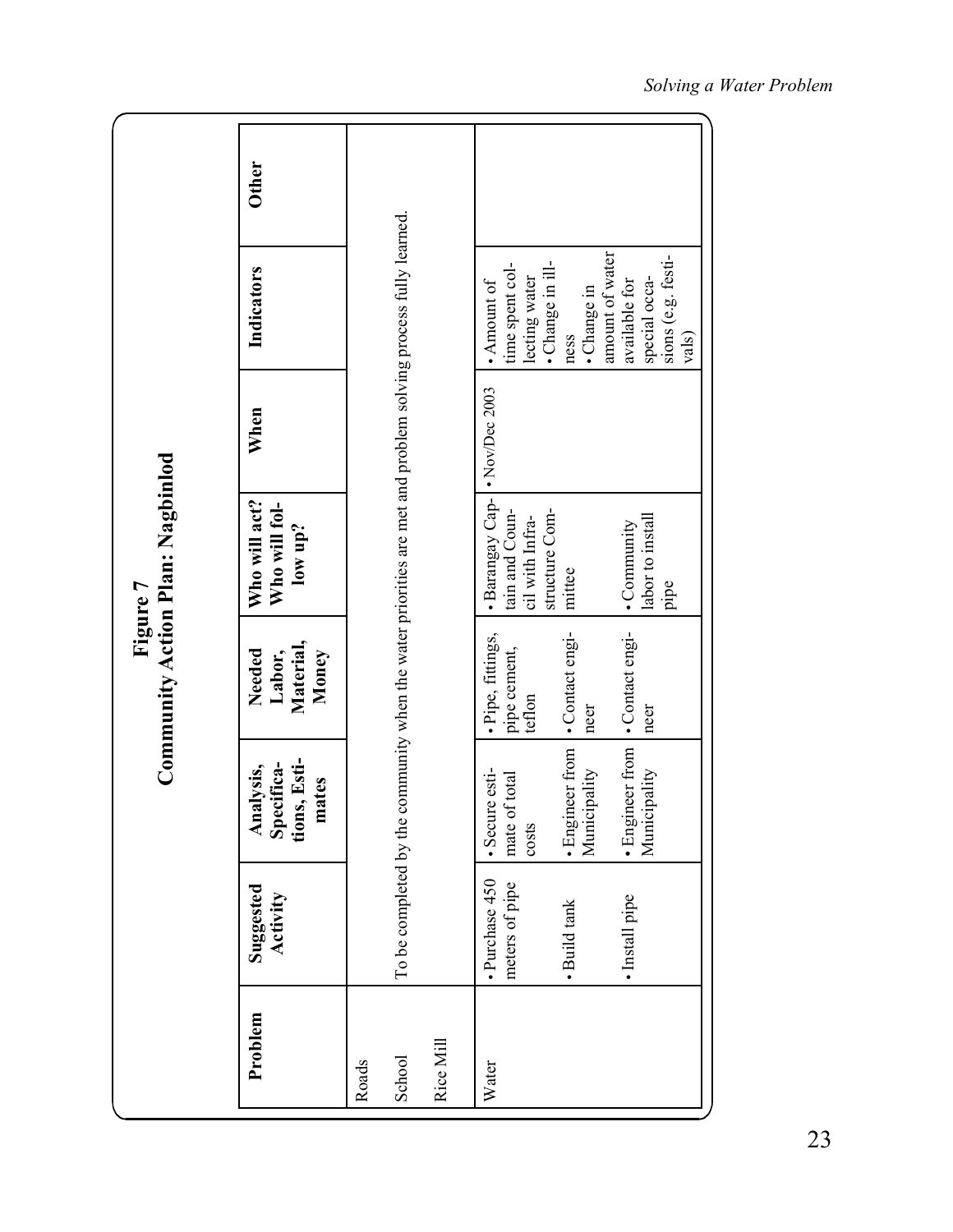*Solving a Water Problem* 

#### **PAPPA Step 6 Follow-up**

#### **Choosing (or Training) a Village Development Committee (VDC) or Barangay Council**

The community may have an existing committee with explicit responsibility to implement action. If so, make sure that the existing committee represents all parts of the community — elders, other men, women, youth, ethnic groups, religious groups. In the case of Nagbinlod, the Barangay Council met these criteria. If such a committee does not exist, work with leaders to appoint such a group. There are often leadership training opportunities already available through the Municipality or other organizations. Help members of the committee take advantage of such training. There may also be retired teachers or civil servants in the village who could help implement the CAP. The main point is to identify a group of about seven residents who will take specific responsibility for implementation.

#### **Selecting and Using Indicators**

One task of the implementing committee will be to select and monitor indicators to determine how well CAP implementation is proceeding. Figure 7 contains a list of indicators (last column) that measure change in the community related to the CAP. For example, measuring the time that people spend collecting water is one indicator. Another is looking at health statistics from the clinic to see if water borne disease are decreasing. It is high priority that the committee designate one or two people to keep track of these numbers and periodically report back to the community.

#### **Securing Competent Technical Assistance**

Projects falter for many reasons. One is poor technical advice. The committee needs to work with the Municipality or appropriate NGOs to make sure that the water system, school, or roads are well planned, that issues such as drainage are considered, and that realistic designs are adopted. Most Municipalities have staff skilled in the basic technologies of development. If staff members are not available, work through village and district networks to find people knowledgeable in technical areas.

#### **Holding Meetings and Keeping Records**

Nagbinlod's CAP was created through participation. It is critical to sustain involvement of the entire community. One way is to assign a resident (ideally a member of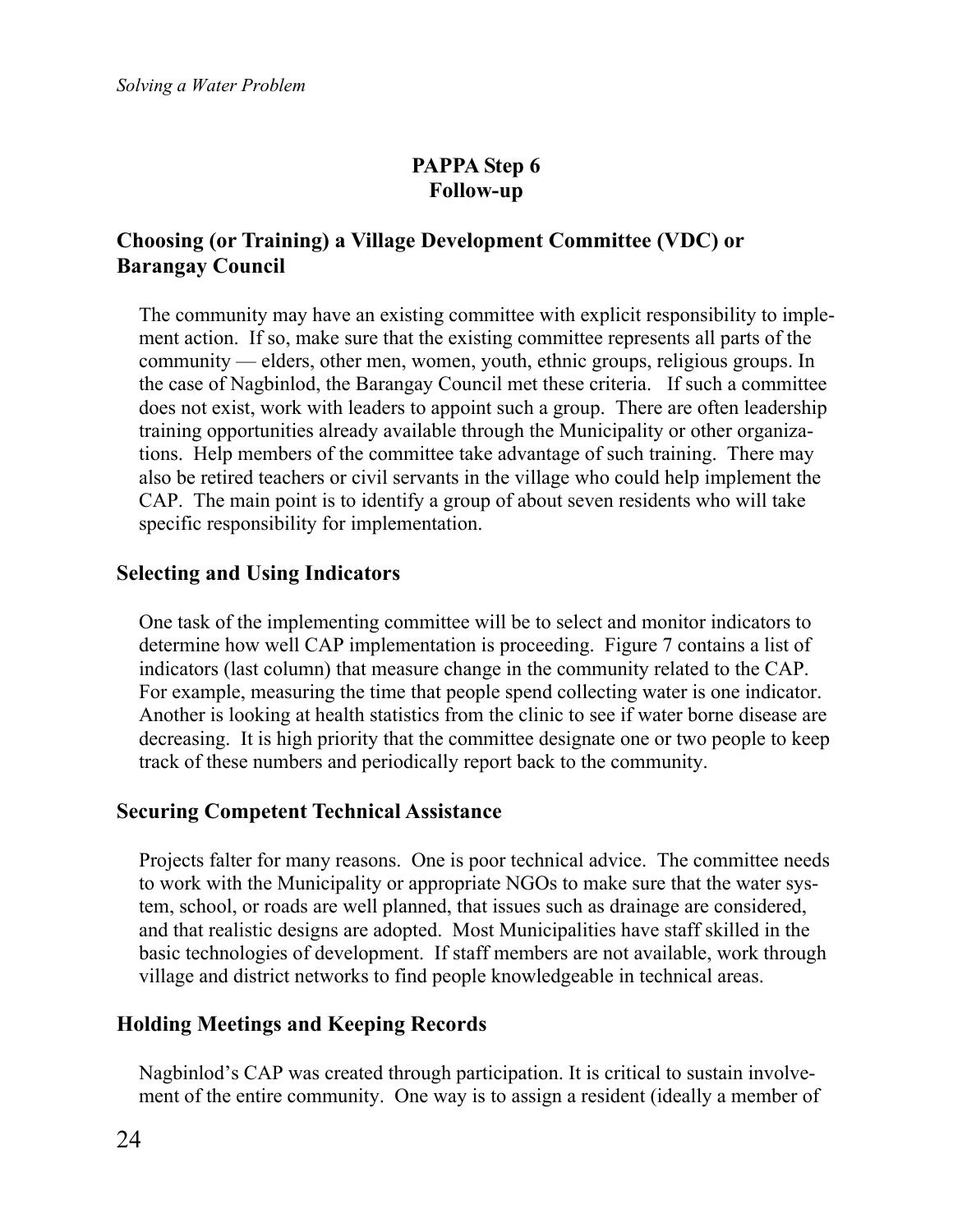the committee) with the task of recording decisions taken at committee meetings and village discussions. One of the inevitable outcomes of community-based planning and action are rumors about leaders stealing money, placing wells and clinics next to their own homes, or adding all their relatives to the payroll of a community project. The best way to control rumors is to make all decisions public. Record keeping is critical. Making the records available to the entire community is essential to maintain community energy and morale.

#### **Forming Partnerships**

Community groups can do a great deal for their own development, but they normally cannot do it all. Working through the Municipality, the committee needs to learn about NGO, government, and international programs that can help with their CAP. Initially it is usually difficult to attract attention from external groups. The difference that enables a community to break out of its isolation is its CAP. The tactic that has worked in virtually every PAPPA community has been: (1) creation of a plan — the CAP; (2) community initiatives to begin implementing the CAP; (3) good monitoring of indicators to show change; and (4) sustained community consensus in support of the plan. These four steps are within the grasp of any community and committee. Think carefully about how a community can use these four tactics to transform its CAP into development partnerships with external organizations.

#### **Managing Money**

Another basic management need is a transparent and fully accountable money management system. Individual communities have different systems, depending on local needs and traditions. At the core of any system lie three principles: (1) multiple signatories, ideally with one being from the Municipality or an NGO; (2) public reporting on a regular basis, including itemized expenditures and sources of income; and (3) an independent referee in case of disputes. With these procedures established and respected, funds should be well managed in ways that benefit the entire community.

#### **Stimulating Additional Activities**

All of these follow-up strategies are designed to create a physical infrastructure and an institutional capability to support additional projects. Building infrastructure and improving roads, education, health, water, and resource management benefit the entire community by enabling individuals to pursue more productive livelihoods. Strong communities support successful livelihoods; strong livelihoods help to build successful communities.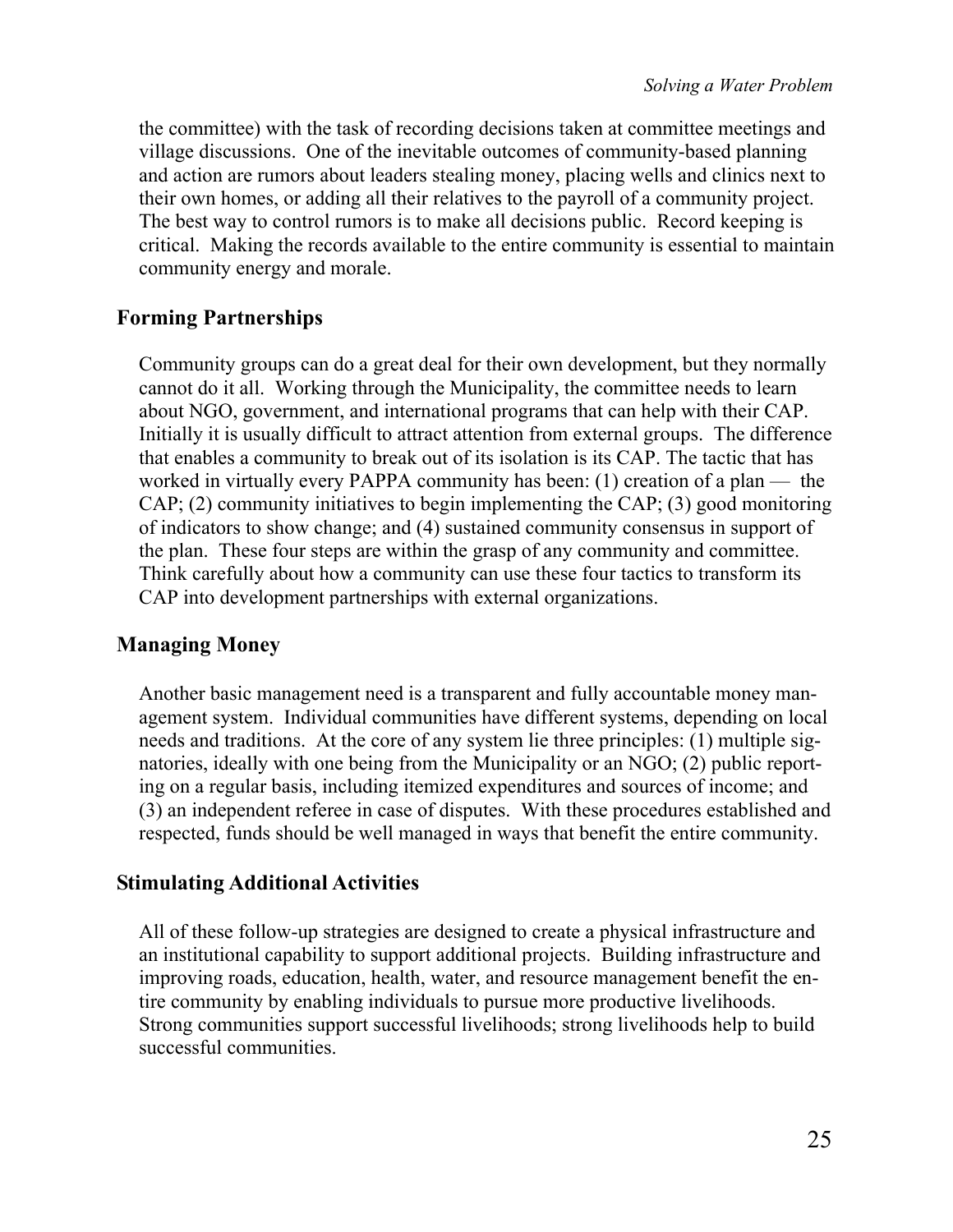### **Annex 1**

#### **Household Questionnaire for Nagbinlod (Santa Catalina) (Consult Handbook for Instructions)**

#### **PROFILE OF RESPONDENT**

| Questionnaire Code Number       |                 |                      |              |                |
|---------------------------------|-----------------|----------------------|--------------|----------------|
| 1. Gender                       | Male            | Female               |              |                |
| 2. Age                          | $1 - 20$        | $21 - 40$            | 41 - 60      | $61 +$         |
| 3. Completed Education          | None            | Primary              | Secondary    | Post-Secondary |
| 4. Marital Status               | Single          | Married              | Widow/er     | Divorced       |
| 5. Household Provider           | Yes             | <b>No</b>            |              |                |
| 6. Years in community           | $0 - 5$         | $6 - 10$             | $11 - 20$    | $21 +$         |
| 7. Adults in Household          | Male            | Female               |              |                |
| 8. Children under 18 in HH      | Male            | Female               |              |                |
| 8a. Of line 8, number in school | Male            | Female               |              |                |
| <b>PROPERTY OF HOUSEHOLD</b>    |                 |                      |              |                |
| 9. Type of Land Holdings        | Title Deed      | Family               | Permiss'n    | Rent           |
| 10. Amount of Land Owned (ha)   | <b>Hectares</b> |                      |              |                |
| 11. Amount of Land Hired        | Hectares        |                      |              |                |
| 12. Amount of Land Farmed       | Hectares        |                      |              |                |
| 13. Number of Livestock Owned   | Goats           | Cows                 | <b>Bulls</b> | Fowl           |
|                                 |                 | Donkeys/Mules/Horses | Sheep        | Pigs           |

#### Notes:

Questionnaire code should be affixed before given to enumerator; GIS code for special use only

3. Post -Secondary = post-secondary education of any form.

8. Data Entry Template will calculate total population of youth and adults in the household.

9. Title Deed = Land privately owned by the household; Family = land owned by a member of the family outside the household; Permission = Land used with permission (no rent) of someone outside the household; Rent = Payment of cash or portion of harvest for permission to use land.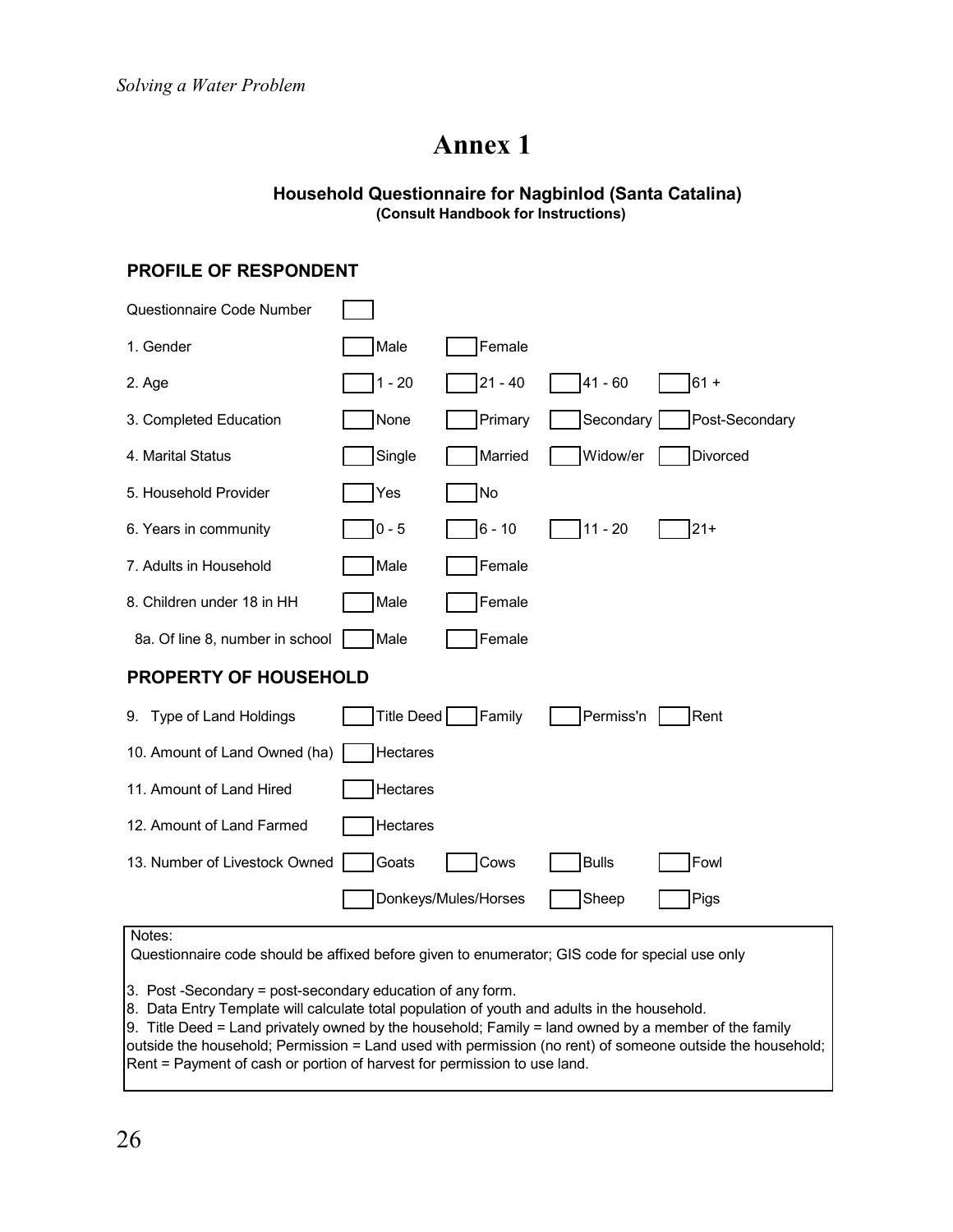page 2 Household Survey

|  | <b>HOUSEHOLD LIVELIHOOD</b> |
|--|-----------------------------|
|--|-----------------------------|

| 14. Major Source Livelihood                                                                                                                                                                                                                                                                                                            | Farming<br>Wages | <b>Business</b> | Remittances |
|----------------------------------------------------------------------------------------------------------------------------------------------------------------------------------------------------------------------------------------------------------------------------------------------------------------------------------------|------------------|-----------------|-------------|
| 15. Farming                                                                                                                                                                                                                                                                                                                            |                  |                 |             |
| 15.a. Crops Sold/year                                                                                                                                                                                                                                                                                                                  |                  | Pesos           |             |
| 15.b. Animals Sold/year                                                                                                                                                                                                                                                                                                                |                  | Pesos           |             |
| 15.c. Forest Products Sold/yr                                                                                                                                                                                                                                                                                                          |                  | Pesos           |             |
| 15.d. Fish Products Sold/yr                                                                                                                                                                                                                                                                                                            |                  | Pesos           |             |
| 15.e. Do your crops meet the yearly household consumption?                                                                                                                                                                                                                                                                             |                  | Yes             | No          |
| 15.f. If no, how many months do you need to buy food each year?                                                                                                                                                                                                                                                                        |                  |                 |             |
| 16. Wages/Salary (all HH)/year                                                                                                                                                                                                                                                                                                         |                  | Pesos           |             |
| 17. Trading and Business/year                                                                                                                                                                                                                                                                                                          |                  | Pesos           |             |
| 18. Remittances/year                                                                                                                                                                                                                                                                                                                   |                  | Pesos           |             |
| Notes:                                                                                                                                                                                                                                                                                                                                 |                  |                 |             |
| 15.a. Includes fruit, vegetables, cereals, tubers<br>15.c. Includes forest products foraged from private or public lands<br>15.e. This question is intended to provide insight into the levels of food security of the community.<br>Includes casual labor<br>16.<br>Includes handicrafts and village markets<br>17.<br>$\overline{ }$ |                  |                 |             |

18. Includes pensions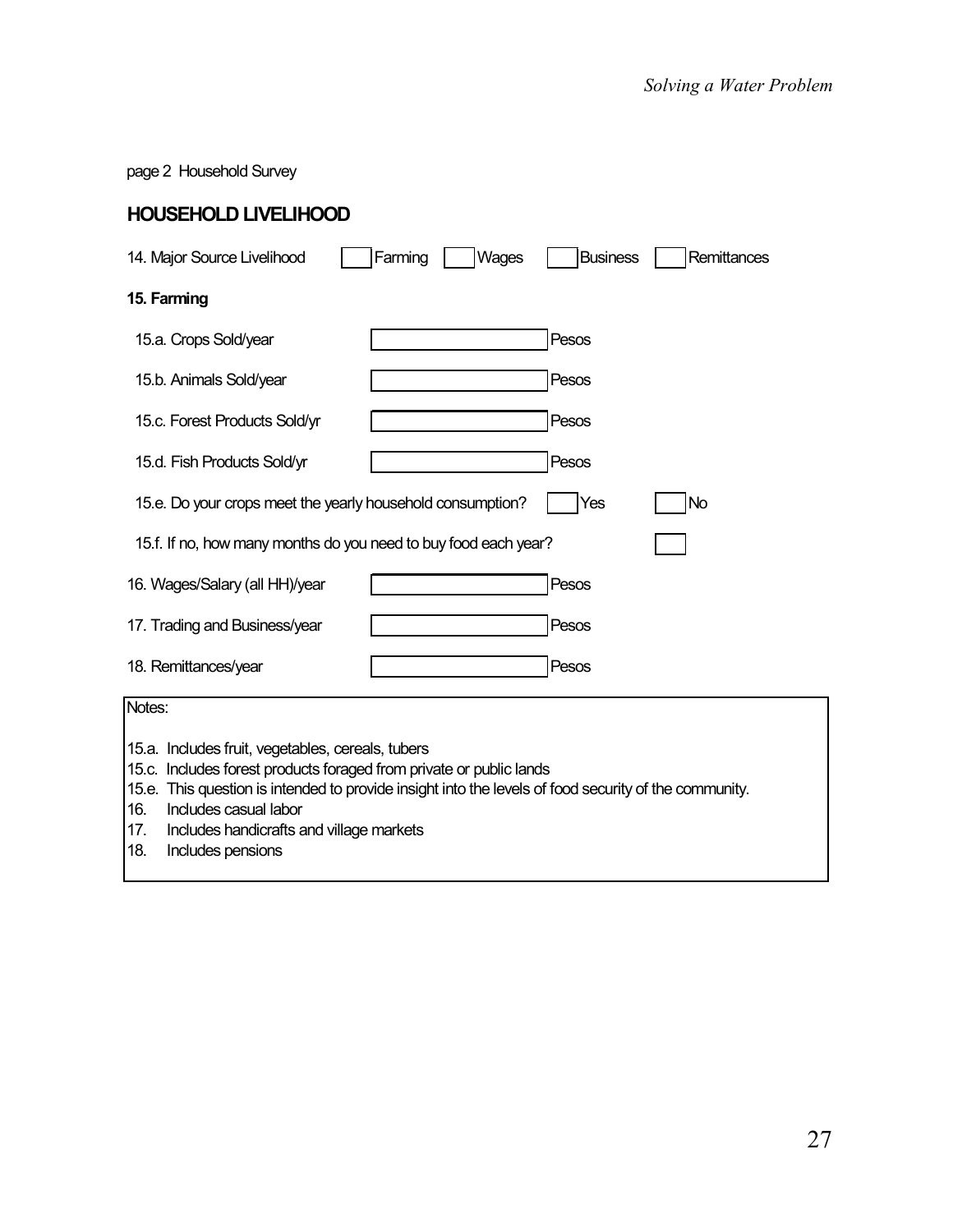page 3 Household Survey

| <b>HOUSEHOLD EXPENDITURES (Annual)</b> |      |                      |               |
|----------------------------------------|------|----------------------|---------------|
| 19. Land Preparation Method            | Hand | $Ox$ Team<br>Machine |               |
| 20. Farm Costs/per year                |      |                      |               |
| 20.a. Paid Labor                       |      | Pesos                |               |
| 20.b. Land Preparation Cost            |      | Pesos                |               |
| 20.c. Fertilizer                       |      | Pesos                |               |
| 20.d. Pesticides/herbicides            |      | Pesos                |               |
| 20.e. Food Storage                     |      | Pesos                |               |
| 20.f. Artificial Insemination          |      | Pesos                |               |
| 20.g. Seeds                            |      | Pesos                |               |
| 20.h. Irrigation                       |      | Pesos                |               |
| 20.i. Livestock Health & Feed          |      | Pesos                |               |
| 21. Family Costs/per year              |      |                      |               |
| 21.a. School Fees                      |      | Pesos                |               |
| 21.b. Food & Consumables               |      | Pesos                |               |
| 21.c. Health                           |      | Pesos                | <b>Notes</b>  |
| 21.d. Transport and Fuel               |      | Pesos                | 21.f.         |
| 21.e Clothing                          |      | Pesos                | house         |
| 21.f. Housing                          |      | Pesos                | 21.g.<br>wedd |
| 21.g. Social Events                    |      | Pesos                | assoc<br>comn |
| 21.h. Religious Contributions          |      | Pesos                | funds         |

Notes:

21.f. Includes rent and household furnishings.

 $21.g.$  Includes weddings, funerals, association fees, and community assistance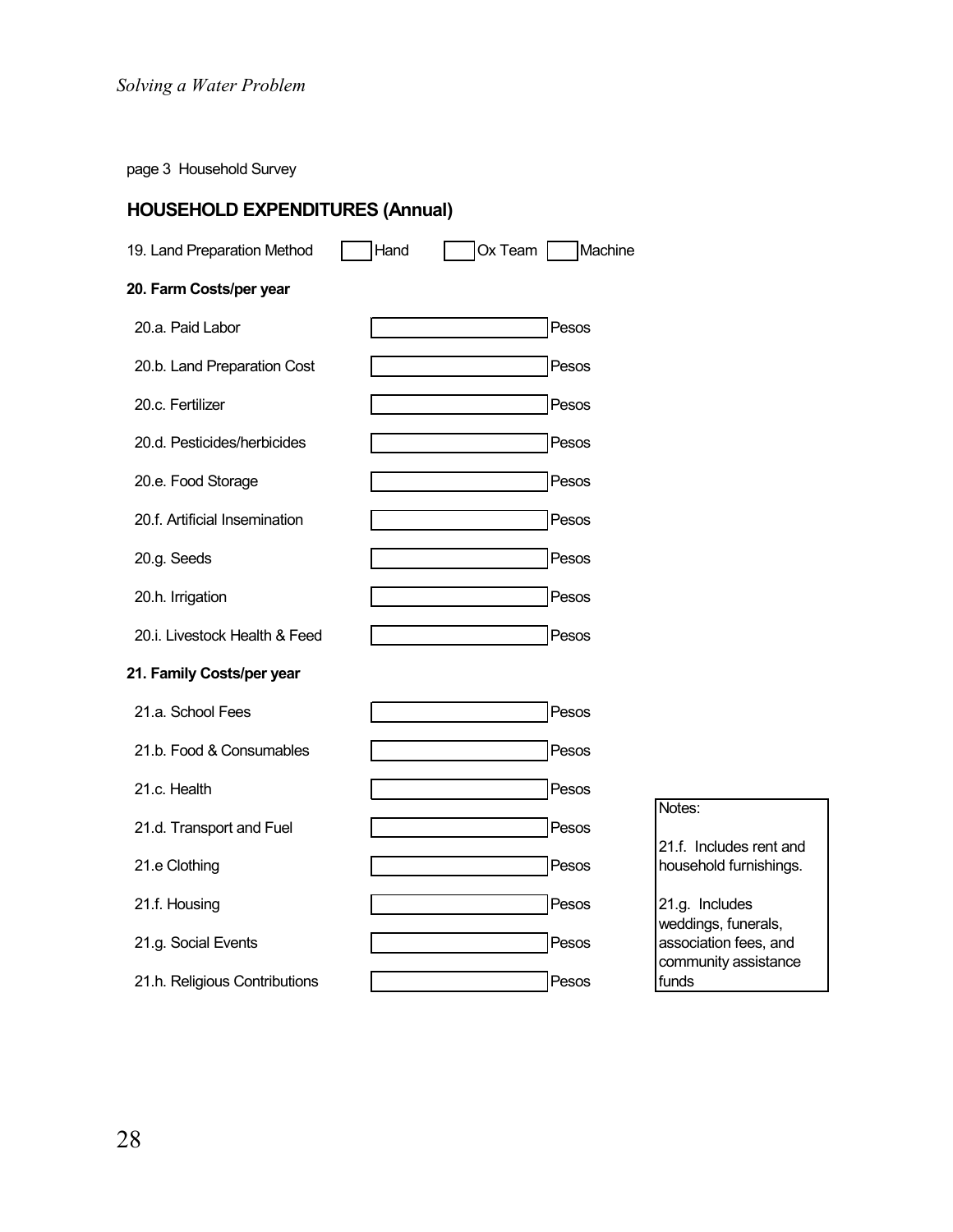page 4 Household Survey

#### **DISTANCE FROM AMENITIES**

22. How many hours do you travel for items below

| <b>Gather Fuel</b>         | hours/per week |
|----------------------------|----------------|
| Collect Water              | hours/per week |
| <b>Buy Household Items</b> | hours/per week |
| Sell Farm Produce          | hours/per week |
| To health services/clinic  | hours/per week |

![](_page_29_Figure_5.jpeg)

#### **HEALTH**

23. Diseases (choose three)

| Malaria               | Notes:                           |  |
|-----------------------|----------------------------------|--|
| Denge Fever           |                                  |  |
| Coughs, Flu and Colds | 22. Time walking both ways.      |  |
| Pneumonia             |                                  |  |
| Problems in Pregnancy | 23. Indicate which three of the  |  |
| <b>HIV/AIDS</b>       | list are most common in your     |  |
| <b>Tuberculosis</b>   | community.                       |  |
| Malnutrition          |                                  |  |
| <b>Skin Diseases</b>  | 25. If your locally adapted      |  |
| Diarrhea              | measures of well being are       |  |
| Other (Specify)       | unreadable in the template,      |  |
|                       | shorten the question and         |  |
| 24. Work Days Missed  | re-enter it in the "parameters." |  |
| Due to Sickness       |                                  |  |

#### **MEASURES OF WELL-BEING**

| 25. MWB #1 - How do your land holdings compare                                                                                           |           |            |            |            |
|------------------------------------------------------------------------------------------------------------------------------------------|-----------|------------|------------|------------|
| with others in the community?                                                                                                            |           | below avg. | about avg. | above avg. |
| 26. MWB #2 - How do your livestock numbers<br>compare with others in the community?                                                      |           | below avg. | about avg. | above avg. |
| 27. MWB #3 - How does your food storage capacity<br>compare to others in the community?<br>28. MWB #4 - How does your house construction |           | below avg. | about avg. | above avg. |
| compare with others in the community?                                                                                                    |           | below avg. | about avg. | above avg. |
| 29. What is the status of your<br>household's well-being?                                                                                | going up! | steady     | dropping   |            |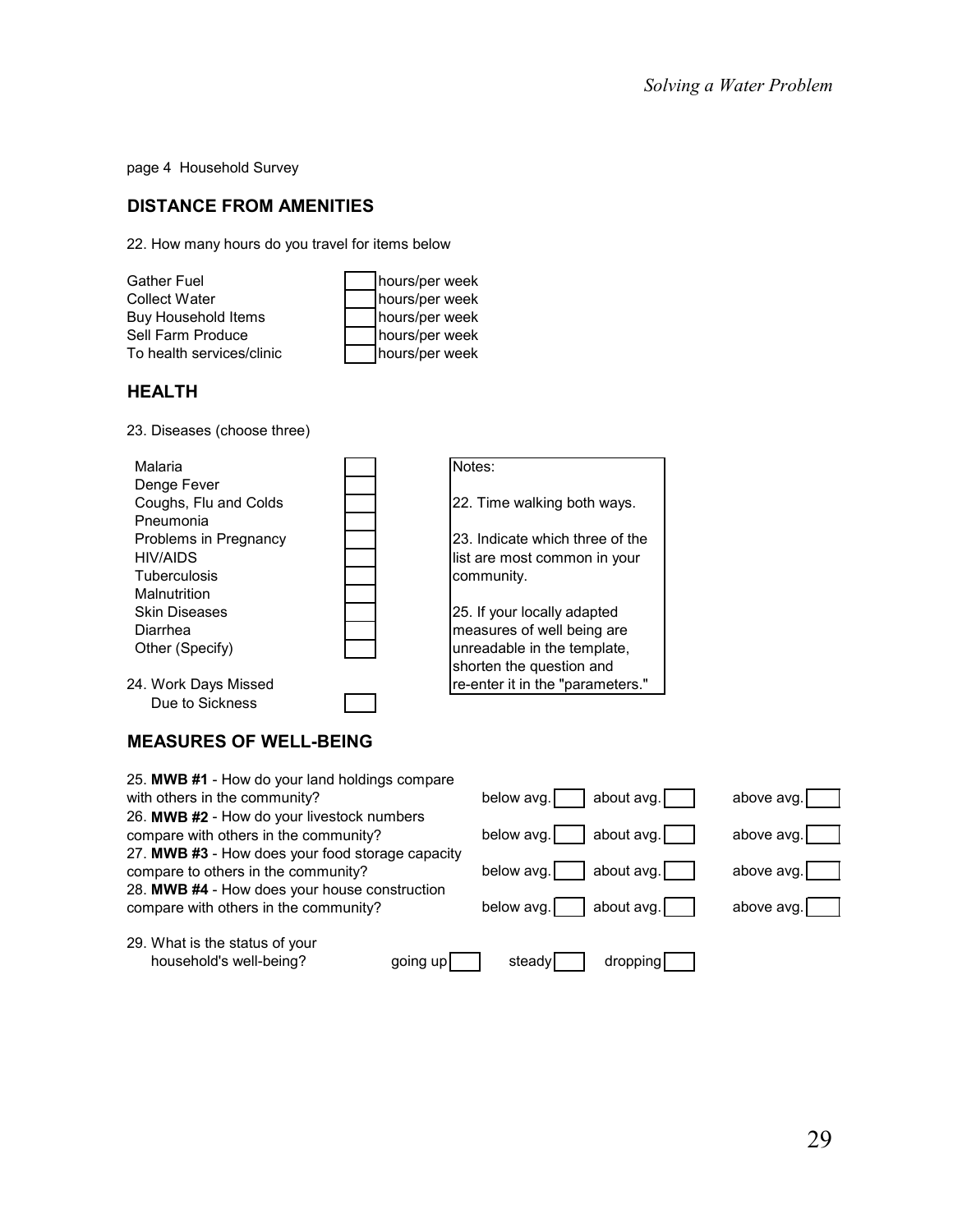|                    | (page 1)                                                                                                                                     | Note: These results are presented for illustrative | from conducting sufficient household interviews<br>purposes only, The typhoon prevented the team<br>to obtain a reliable sample. |                              |                       | Percent<br>Total | 0%<br>93%<br>చ                  | $\mathbf{0}^{\circ\circ}$<br>7%<br>$\circ$ $\circ$ $\sim$ |         |                                         | <b>86%</b><br>Percent<br>Total<br>Yes | 14%<br>$\frac{1}{2}$ $\alpha$<br>$\frac{1}{2}$ |                        | కి<br>Percent<br>Total<br>$\overline{6}$ | 0               | 7%<br>14%<br>79%<br>$\mathbf{\Omega}$ | $\overline{1}$                |                         | Average<br>Total | 1.29<br>0.29<br>$\frac{8}{1}$<br>4     |                                    | Percent<br>Average | 75%<br>0.50<br>0.21<br>ຕ N | $39%$<br>$45%$<br>$\tilde{a}$ |  |
|--------------------|----------------------------------------------------------------------------------------------------------------------------------------------|----------------------------------------------------|----------------------------------------------------------------------------------------------------------------------------------|------------------------------|-----------------------|------------------|---------------------------------|-----------------------------------------------------------|---------|-----------------------------------------|---------------------------------------|------------------------------------------------|------------------------|------------------------------------------|-----------------|---------------------------------------|-------------------------------|-------------------------|------------------|----------------------------------------|------------------------------------|--------------------|----------------------------|-------------------------------|--|
| Annex <sub>2</sub> |                                                                                                                                              | Nagbinlod                                          | $\frac{5}{4}$                                                                                                                    |                              | <b>Marital Status</b> | Percent          | Married<br>Single<br>43%<br>57% | Widowler<br><b>Divorced</b>                               | Percent | <b>Head of Household</b><br><b>گر</b> 2 | 43%<br>29%                            | 21%                                            | Years in Community     | కి<br>Percent                            | $6 - 10$<br>57% | $10 - 20$<br>36%                      | $20+$<br>$\mathbf{0}^{\circ}$ | Under 18 Population     | Average          | Female<br>Male<br>1.21<br>1.07         | Under 18 Population With Schooling | Total<br>Average   | Male<br>Female<br>3.86     | Total                         |  |
|                    | Version 1.1 (beta) - Kabe Ghana Special Edition: prepared by Kai Chi Leung, Clark University, 13 June 2002<br>PAPPA Data Collection Workbook | Village Name:                                      | Population of Interviewed Households:<br>Households Interviewed:                                                                 | <b>Profile of Respondent</b> |                       | Total            | ∞ ပ<br>Male<br>Female           |                                                           | Total   | $0 - 19$                                | $\circ$<br>20-39<br>40-59             | $4\,$ $\omega$<br>$60+$                        | <b>Education Level</b> | Total<br><b>NIL</b>                      | 0<br>Primary    | ∞ ၗ ဝ<br>Secondary                    | Technical                     | <b>Adult Population</b> | Total            | 49<br>$\overline{1}$<br>Male<br>Female | Household Size                     | <b>Total</b>       | r2<br>Population           |                               |  |
| 30                 |                                                                                                                                              |                                                    |                                                                                                                                  |                              | Gender                |                  |                                 | Age Group                                                 |         |                                         |                                       |                                                |                        |                                          |                 |                                       |                               |                         |                  |                                        |                                    |                    |                            |                               |  |

*Solving a Water Problem Solving a Water Problem*   $ve$ <br> $we$ <br> $ws$ 

 $\overline{\phantom{a}}$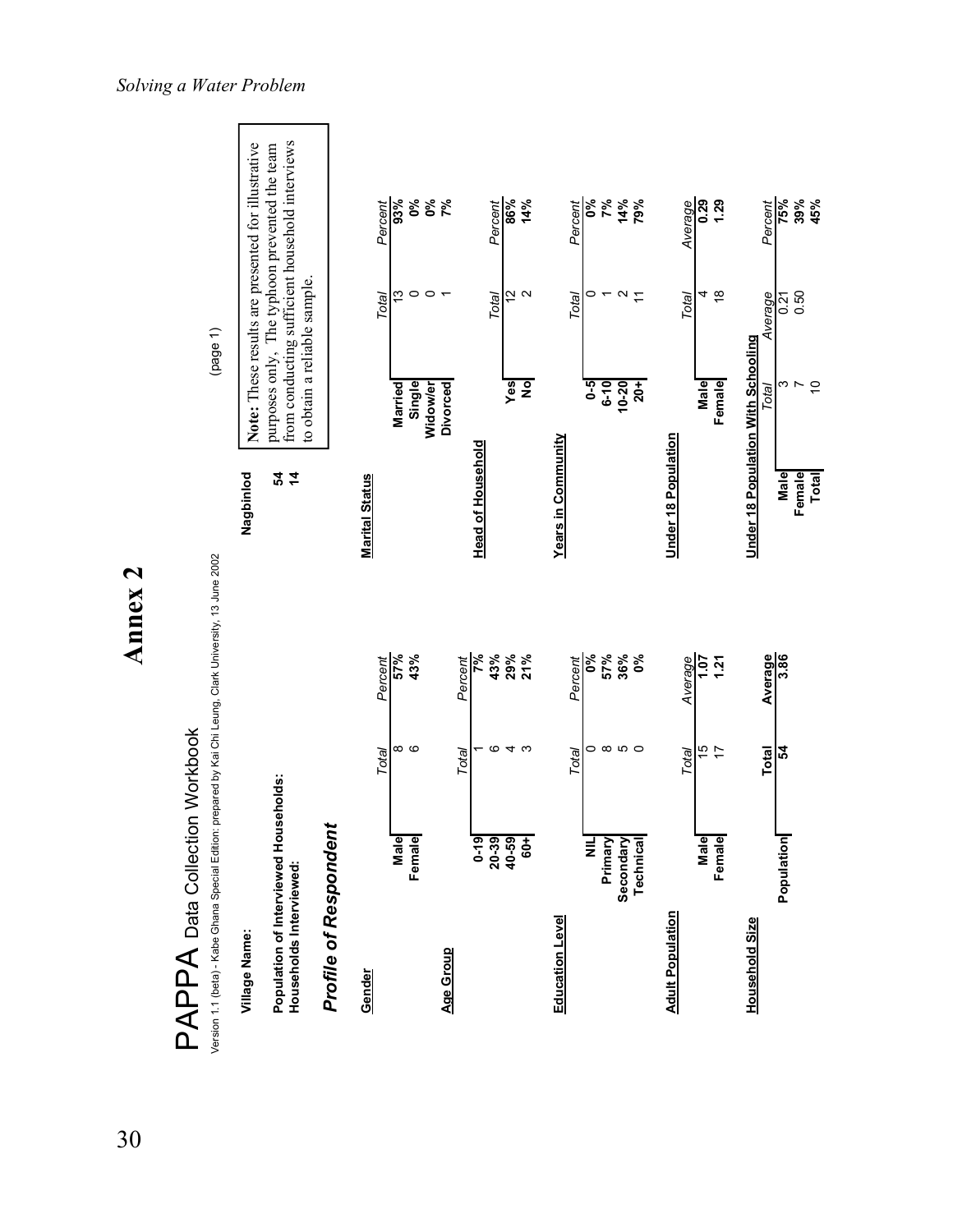# HuseholLivelihood *Household Livelihood*

# **Major Source Livelihood Major Source Livelihood**

| Perent |  |                       | ఠ           |  |
|--------|--|-----------------------|-------------|--|
| Tdal   |  |                       |             |  |
|        |  | <b>Paga</b><br>Bairas | <b>alem</b> |  |

# Faming Earring/yr

| tal Incon                    |                |            |                 |  |
|------------------------------|----------------|------------|-----------------|--|
| Aeag<br><b>SiSGA</b><br>4829 |                | 8          |                 |  |
| 7750<br>6850                 |                |            |                 |  |
| ළි                           | <b>Arinals</b> | est Produd | <u>යි</u><br>වි |  |

# Orgs Met Yenty Houshold Consumption **Crops Meet Yearly Household Consumption**

| PDL<br>$\overline{\phantom{a}}$ | $\circ$ |
|---------------------------------|---------|
|                                 |         |
|                                 | 2       |

# Nunter of Months Food Pucked/year **Number of Months Food Purchased / year**

*Average:* **2.**

**8**

| Majo Source Livelinox |       |         | Vepsof All Househol Members/yr   |         |
|-----------------------|-------|---------|----------------------------------|---------|
|                       | विव   | Percent | Aeage                            | 5900.0  |
| Faming                |       |         |                                  |         |
| <b>Nege</b>           |       | ಸ್ಥೆ    | <b>Tradigard Busines Earning</b> |         |
| <b>Business</b>       |       | ಸ್ಥೆ    | Aeage                            | පි      |
| <b>Remittance</b>     |       | వ       |                                  |         |
|                       |       |         | corretironnemitances             |         |
| FamingEam             |       |         | Aeage                            | amo     |
|                       | Tdal  | Aeage   |                                  |         |
| <b>Opp</b>            | 72750 | 51964   | Total Incorne/                   |         |
| <b>Arinals</b>        | æo    | 4829    | Aeage                            | 16289.3 |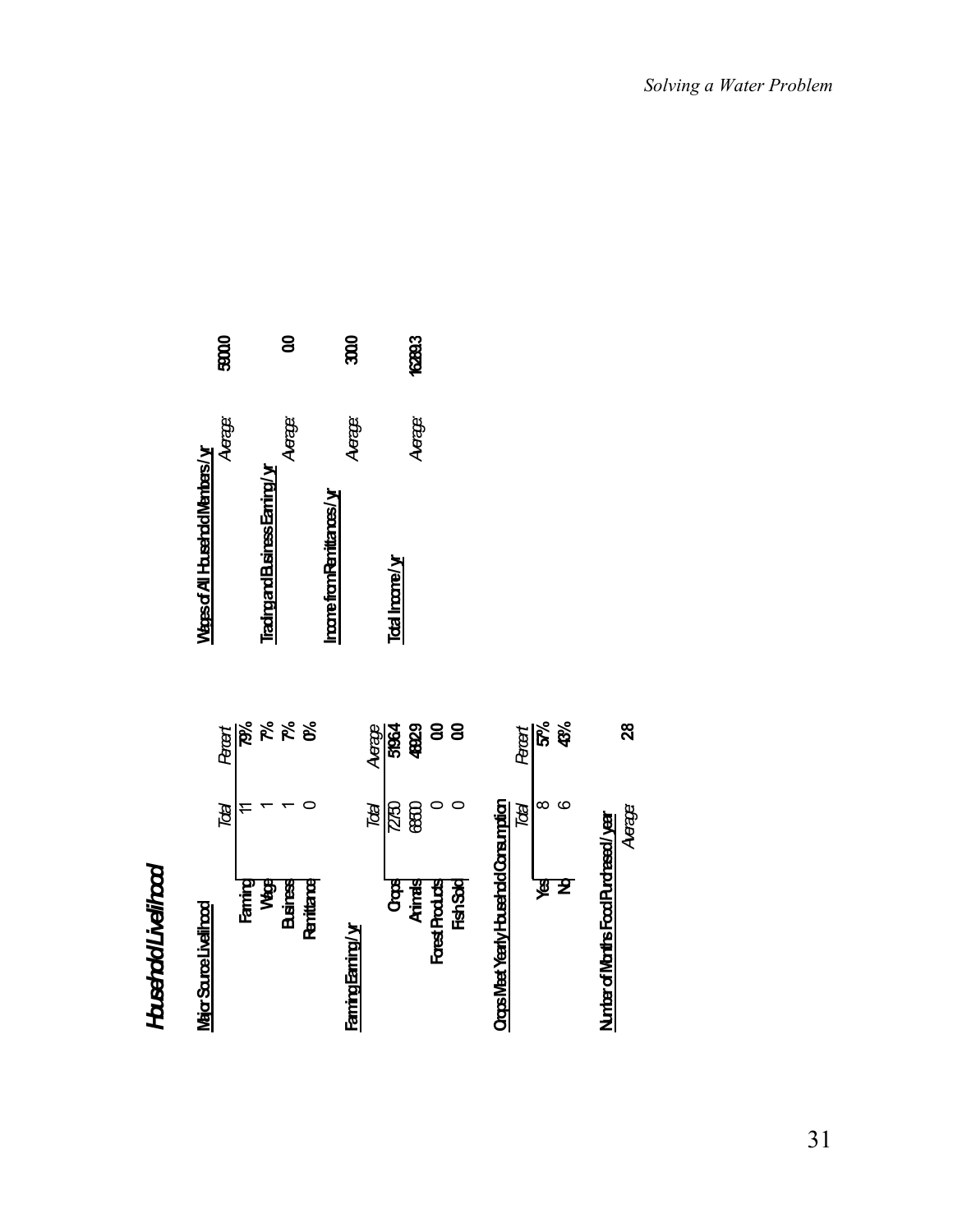| <b>Land Preparation Method</b> |                                          |                    |                                                   | Family Costs           |                                  |                          |            |
|--------------------------------|------------------------------------------|--------------------|---------------------------------------------------|------------------------|----------------------------------|--------------------------|------------|
|                                |                                          | Total              | Percent                                           |                        |                                  | Total                    | Average    |
|                                | Hand                                     |                    | 57%                                               |                        | School Fees                      | 16470                    | 1176.4     |
|                                | Ox Team                                  | ∞∣ທ∣໐              | 36%                                               |                        | Food & Con                       | 184900                   | 13207.1    |
|                                | Machine                                  |                    | $0\%$                                             |                        | Health                           | 66200                    | 4728.6     |
|                                |                                          |                    |                                                   |                        | Trans & Fuel                     | 49600                    | 3542.9     |
| Farm Costs                     |                                          |                    |                                                   |                        | Clothing                         | 131500                   | 9392.9     |
|                                |                                          | Total              | Average                                           |                        | Housing                          | 19600                    | 1400.0     |
|                                | Paid Labour                              | 71300              | 5092.9                                            |                        | Social Events                    | 8200                     | 585.7      |
|                                | Land Prep                                | 11900              | 850.0                                             |                        | Religious                        | 5770                     | 412.1      |
|                                | Fertilizer                               | 64898              | 4635.6                                            |                        | <b>Total Family Cost</b>         | 482240                   | 34445.7    |
|                                | Pesticides / Herbicides                  | 7000               | 500.0                                             |                        |                                  |                          |            |
|                                | Food Store                               | $\circ$            | $\overline{0}$ .                                  |                        |                                  |                          |            |
|                                | Artificial Insem.                        | $\circ$            | $\overline{\mathbf{0}}$ . $\overline{\mathbf{0}}$ |                        |                                  |                          |            |
|                                | Seeds                                    | 6100               | 435.7                                             |                        |                                  |                          |            |
|                                | Irrigation                               | 1500               | 107.1                                             |                        |                                  |                          |            |
|                                | Livestocks                               | 13000              | 928.6                                             |                        |                                  |                          |            |
|                                | Total Farm Cost                          | 175698             | 12549.9                                           |                        |                                  |                          |            |
|                                |                                          |                    |                                                   |                        |                                  |                          |            |
| Distance from                  | Am                                       | enities and Health |                                                   |                        |                                  |                          |            |
| Travel Distance                |                                          |                    |                                                   | <b>Common Diseases</b> |                                  |                          |            |
|                                |                                          |                    | Average                                           |                        |                                  | Frequency                | Rank       |
|                                | Gather Fue                               |                    | 111.1                                             |                        | Malaria                          | 0                        |            |
|                                | <b>Collect Water</b>                     |                    | 283.8                                             |                        | Denge Fever                      | ဖ                        |            |
|                                |                                          |                    | 245.6                                             |                        | Coughs and Colds                 | $\overline{4}$           |            |
|                                | Buy Household Items<br>Sell Farm Produce |                    | 31.5                                              |                        | Pneumonia                        | ത $\vert - \vert$        |            |
|                                | <b>Clinic Visi</b>                       |                    | 19.4                                              |                        | Problems in Pregnancy            |                          |            |
|                                |                                          |                    |                                                   |                        | <b>HIV/AIDS</b>                  |                          |            |
|                                |                                          |                    |                                                   |                        | <b>Tuberculosis</b>              | $\circ$ No               |            |
|                                |                                          |                    |                                                   |                        | Mainutrition                     |                          |            |
|                                |                                          |                    |                                                   |                        | <b>Skin Diseases</b>             | $\overline{\phantom{a}}$ |            |
|                                |                                          |                    |                                                   |                        | Diarrhea                         | $\frac{1}{2}$            |            |
|                                |                                          |                    |                                                   |                        | Other                            |                          |            |
|                                |                                          |                    |                                                   |                        |                                  |                          |            |
|                                |                                          |                    |                                                   |                        | Work Days Missed due to Sickness |                          |            |
|                                |                                          |                    |                                                   |                        |                                  |                          | $\ddot{.}$ |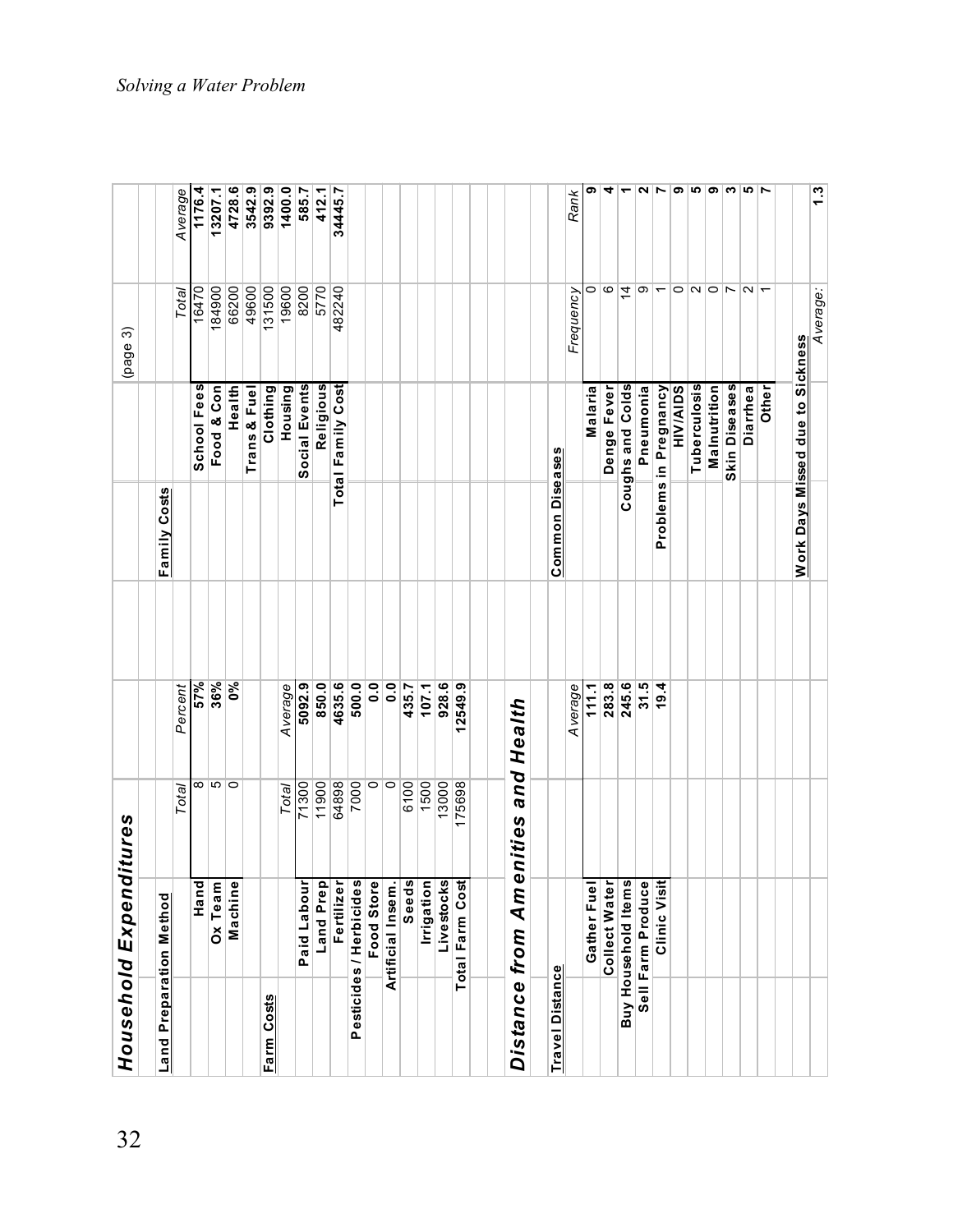| Frequency<br>Frequency<br>do your holdings of ani<br>How does your food storage<br>Below Average<br>Above Average<br>About Average<br>About Average<br>Below Average<br>Above Average<br>How do your land holdings<br>About Average<br><b>Below Average</b><br>Above Average<br>How | compare with others in the community?<br>Percent<br>Percent<br>mals compare to<br>$\infty$<br>∣అ<br>0<br>ব ∣∾ ∣∞<br>Frequency | capacity compare with others in the community?<br>others in the community?<br>$\frac{5}{6}$<br>57%<br>43%<br>29%<br>14%<br>57% | Note: Even though the sample is too small to provide<br>a valid representation of the community, a few points<br>can at least be mentioned. Water collection is con-<br>suming less than an hour a day of the households |
|-------------------------------------------------------------------------------------------------------------------------------------------------------------------------------------------------------------------------------------------------------------------------------------|-------------------------------------------------------------------------------------------------------------------------------|--------------------------------------------------------------------------------------------------------------------------------|--------------------------------------------------------------------------------------------------------------------------------------------------------------------------------------------------------------------------|
|                                                                                                                                                                                                                                                                                     |                                                                                                                               |                                                                                                                                |                                                                                                                                                                                                                          |
|                                                                                                                                                                                                                                                                                     |                                                                                                                               |                                                                                                                                |                                                                                                                                                                                                                          |
|                                                                                                                                                                                                                                                                                     |                                                                                                                               |                                                                                                                                |                                                                                                                                                                                                                          |
|                                                                                                                                                                                                                                                                                     |                                                                                                                               |                                                                                                                                |                                                                                                                                                                                                                          |
|                                                                                                                                                                                                                                                                                     |                                                                                                                               |                                                                                                                                | sampled. This is not a large amount of time and con-                                                                                                                                                                     |
|                                                                                                                                                                                                                                                                                     |                                                                                                                               |                                                                                                                                | flicts with the expressed needs of the community                                                                                                                                                                         |
|                                                                                                                                                                                                                                                                                     |                                                                                                                               |                                                                                                                                | water as third highest priority. Additional informa-                                                                                                                                                                     |
|                                                                                                                                                                                                                                                                                     |                                                                                                                               |                                                                                                                                | tion should be collected here.                                                                                                                                                                                           |
|                                                                                                                                                                                                                                                                                     |                                                                                                                               |                                                                                                                                |                                                                                                                                                                                                                          |
|                                                                                                                                                                                                                                                                                     |                                                                                                                               |                                                                                                                                | Costs of farm and household management vastly ex-                                                                                                                                                                        |
|                                                                                                                                                                                                                                                                                     |                                                                                                                               |                                                                                                                                | ceed income - Pesos 47,000 total costs VS Pesos                                                                                                                                                                          |
|                                                                                                                                                                                                                                                                                     |                                                                                                                               |                                                                                                                                | 16,300 total income. While it is common in rural                                                                                                                                                                         |
|                                                                                                                                                                                                                                                                                     | Percent                                                                                                                       |                                                                                                                                | household surveys for costs to be 50% higher than                                                                                                                                                                        |
|                                                                                                                                                                                                                                                                                     | 4                                                                                                                             | 29%                                                                                                                            | stated income, Nagbinlod's ratio of costs three times                                                                                                                                                                    |
|                                                                                                                                                                                                                                                                                     | 4                                                                                                                             | 29%                                                                                                                            | higher than income is unusual. Again, additional                                                                                                                                                                         |
|                                                                                                                                                                                                                                                                                     | ဖ                                                                                                                             | 43%                                                                                                                            | checking is needed. The initial explanation is that a                                                                                                                                                                    |
|                                                                                                                                                                                                                                                                                     |                                                                                                                               |                                                                                                                                | combination of small plots, very low wages, isolation                                                                                                                                                                    |
| does your house constr<br>흶                                                                                                                                                                                                                                                         |                                                                                                                               | uction compare with others in the community?                                                                                   | from markets, and a weak educational facility suggest                                                                                                                                                                    |
| Frequency                                                                                                                                                                                                                                                                           | Percent                                                                                                                       |                                                                                                                                | multiple factors at work to keep income low. That                                                                                                                                                                        |
| Above Average                                                                                                                                                                                                                                                                       | 0                                                                                                                             | $\frac{5}{6}$                                                                                                                  | Nagbinlod is, simultaneously, attacking four causes                                                                                                                                                                      |
| About Average                                                                                                                                                                                                                                                                       | $\sim$ $\sim$                                                                                                                 | 50%                                                                                                                            | of poverty — road, schools, income generation, and                                                                                                                                                                       |
| Below Average                                                                                                                                                                                                                                                                       |                                                                                                                               | 50%                                                                                                                            | water — indicates that the choice of priorities is gen-                                                                                                                                                                  |
|                                                                                                                                                                                                                                                                                     |                                                                                                                               |                                                                                                                                | erally consistent with needs.                                                                                                                                                                                            |
| What is the status of your ho                                                                                                                                                                                                                                                       | usehold's well-being?                                                                                                         |                                                                                                                                |                                                                                                                                                                                                                          |
| Frequency                                                                                                                                                                                                                                                                           | Percent                                                                                                                       |                                                                                                                                | Finally, note the very last item (household well-                                                                                                                                                                        |
| Going Up                                                                                                                                                                                                                                                                            | ణ∣                                                                                                                            | 21%                                                                                                                            | being) that only 14% of the sample find that their                                                                                                                                                                       |
| Steady                                                                                                                                                                                                                                                                              | ത $\vert$ N                                                                                                                   | 64%                                                                                                                            | well-being is declining. This figure suggests that the                                                                                                                                                                   |
| Dropping                                                                                                                                                                                                                                                                            |                                                                                                                               | 14%                                                                                                                            | community feel positive about their well-being and                                                                                                                                                                       |
|                                                                                                                                                                                                                                                                                     |                                                                                                                               |                                                                                                                                | may be ready to invest their own time and resources                                                                                                                                                                      |
|                                                                                                                                                                                                                                                                                     |                                                                                                                               |                                                                                                                                | to make their community even better. It is not a com-                                                                                                                                                                    |
|                                                                                                                                                                                                                                                                                     |                                                                                                                               |                                                                                                                                | munity filled with despair.                                                                                                                                                                                              |
|                                                                                                                                                                                                                                                                                     |                                                                                                                               |                                                                                                                                |                                                                                                                                                                                                                          |
|                                                                                                                                                                                                                                                                                     |                                                                                                                               |                                                                                                                                |                                                                                                                                                                                                                          |
|                                                                                                                                                                                                                                                                                     |                                                                                                                               |                                                                                                                                |                                                                                                                                                                                                                          |
|                                                                                                                                                                                                                                                                                     |                                                                                                                               |                                                                                                                                |                                                                                                                                                                                                                          |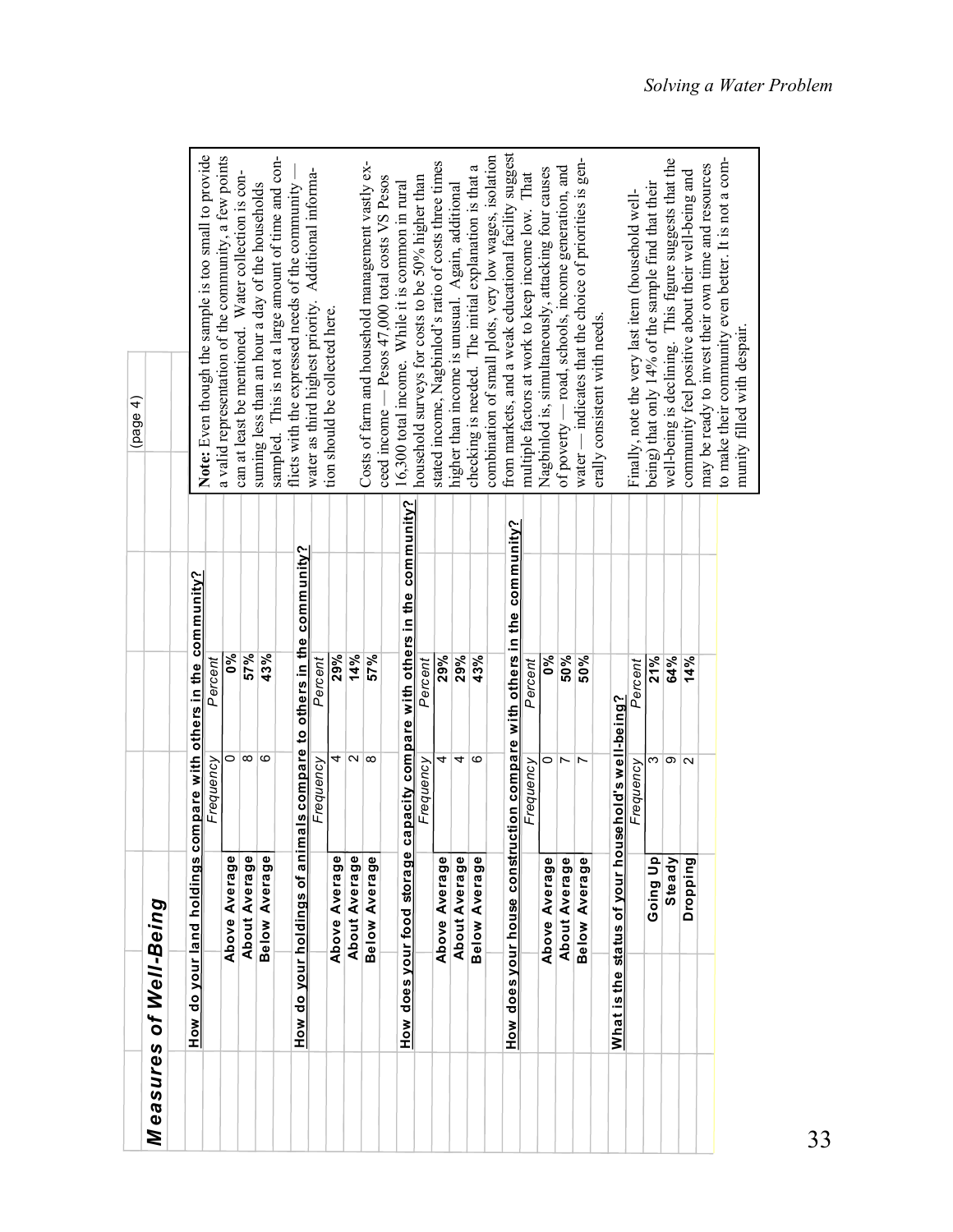## **Annex 3**

## **Charts Derived from the Household Survey Data**

**In Pesos**

n Pesos

![](_page_34_Figure_3.jpeg)

The relationship of family income to costs is revealing for the people of Nagbinlod. While many rural surveys report expenses in excess of income, the figures for Nagbinlod are excessive. They indicate that average cash income is very small and not nearly enough to cover expenses. Projects in the community that focus on building infrastructure or on increasing income will definitely help to solve the problem of low income.

Note that income from crops and animals equals about 10,000 pesos and wages provides only an average of 6,000 pesos per household. These figures confirm that agriculture is the single largest source of livelihood for the community.

**Average Farm Costs per Household**

![](_page_34_Figure_6.jpeg)

from crops and animals (see above). This suggests that the farms are not profitable. This situation would be acceptable if the farmers grew enough food for their families. The next chart suggests that the farmers do not grow enough food to feed themselves.

Food costs of more than 13,000 pesos per household are greater than income from crop and animal sales. Here is the nub of Nagbinlod's problem. Farm costs are equal to farm income yet families are spending an average of 13,000 pesos per year over and above any profit from their farms. The data suggest that the key to solving the community's problems are emphasis on income-generating infrastructure and direct income-generating activi-

Fertilizer

Pesticides

Irrigation

Animal Health

![](_page_34_Figure_9.jpeg)

**In Pesos**

In Pesos

**Hired Labor** 

land PreeP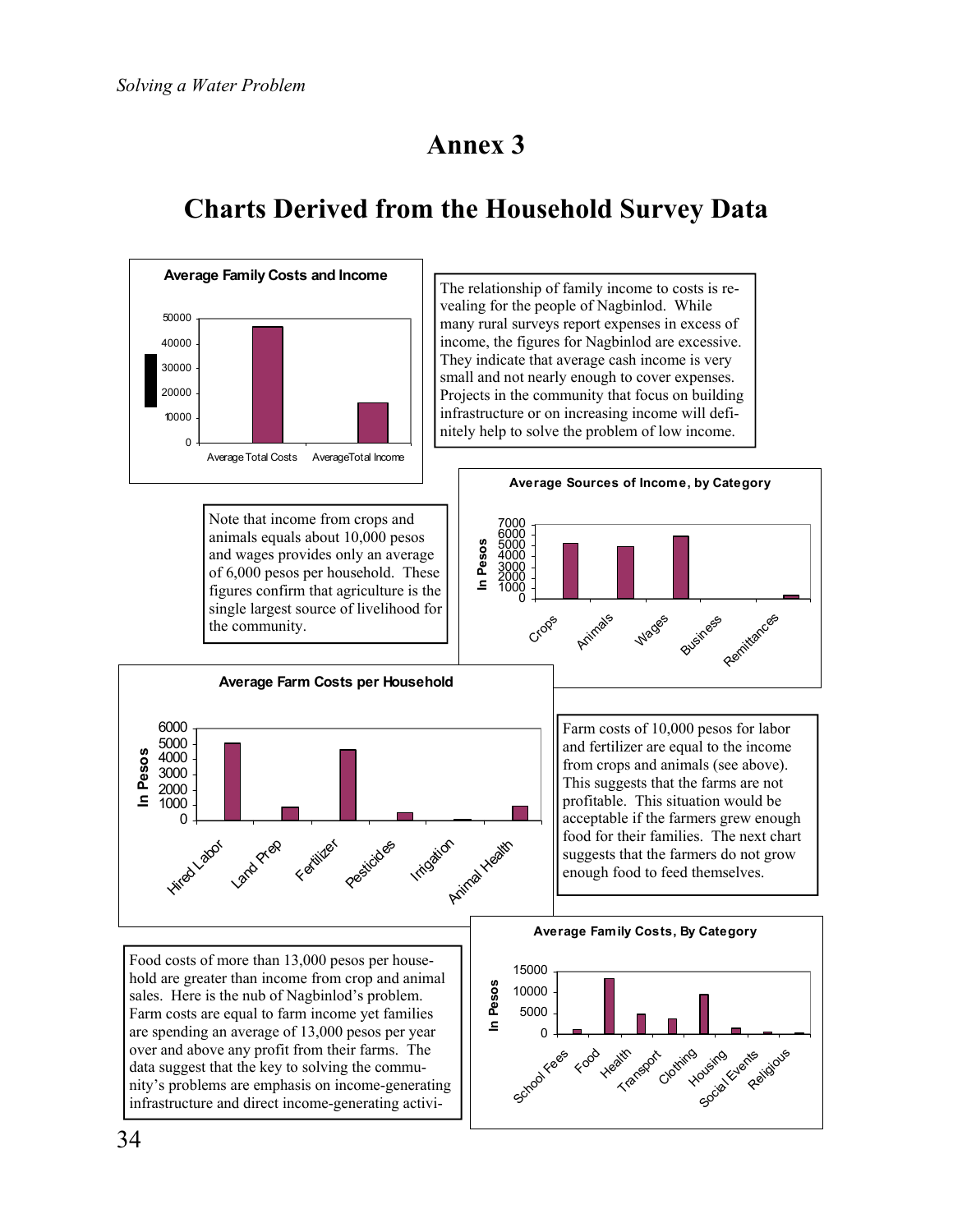![](_page_35_Figure_1.jpeg)